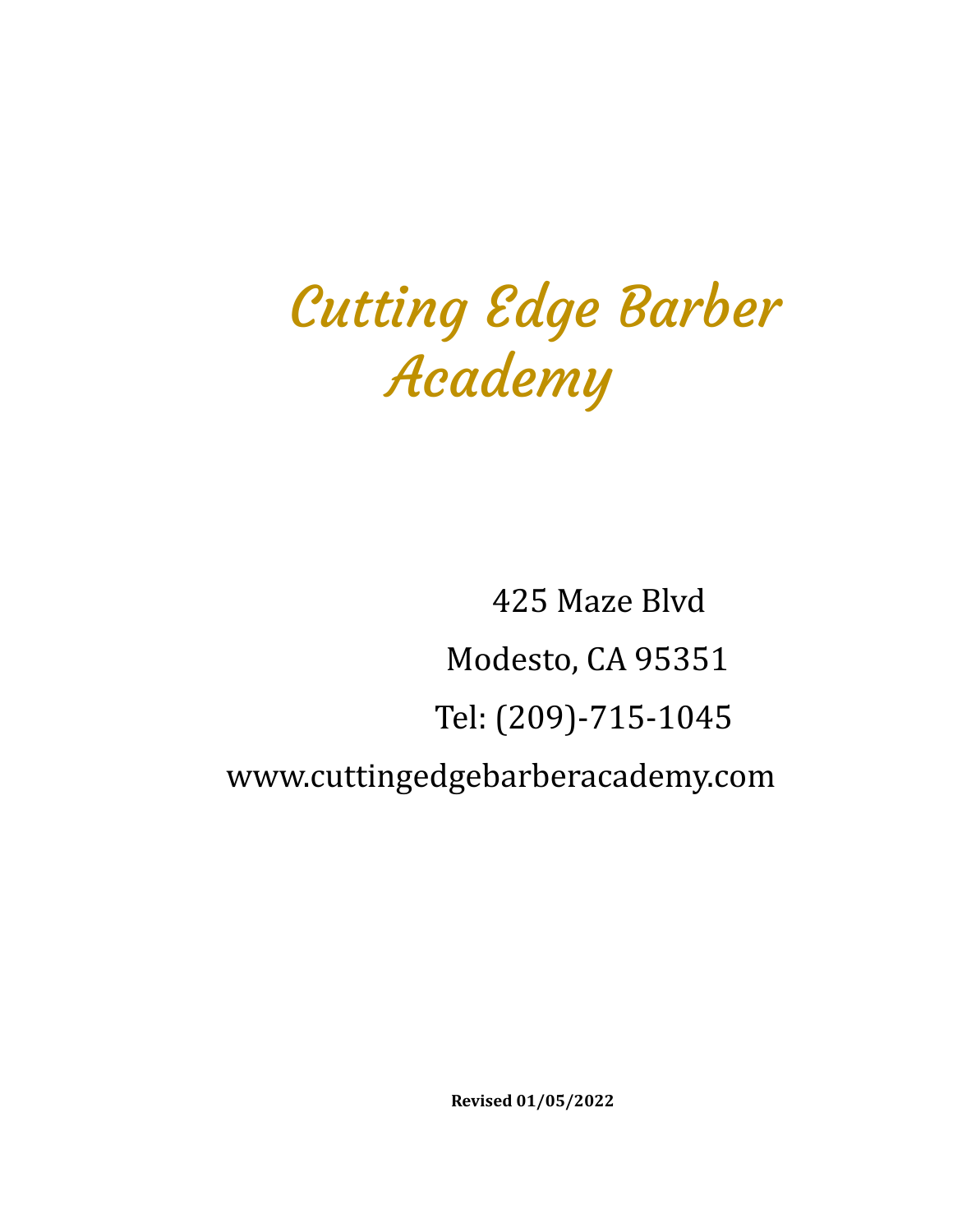## TABLE OF CONTENTS

| <b>CATALOG DISCLOSURE</b>                                                                  | 3       |
|--------------------------------------------------------------------------------------------|---------|
| <b>MISSION</b>                                                                             | 4       |
| Objectives                                                                                 | 4       |
| Non-Discrimination Policy                                                                  | 4       |
| <b>Disclosure Statements</b>                                                               | $4 - 5$ |
| <b>FACILITIES</b>                                                                          | 6       |
| <b>Learning Resources</b>                                                                  | 6       |
| <b>ADMISSIONS POLICIES</b>                                                                 | 7       |
| <b>Procedures for Admissions</b>                                                           | 7       |
| General Admissions Criteria                                                                | 7       |
| <b>Admission Standards</b>                                                                 | 8       |
| <b>Wonderlic Test Score</b>                                                                | 9       |
| English Language Requirement:                                                              | 9       |
| NOTICE CONCERNING TRANSFERABILITY OF CREDITS AND CREDENTIALS EARNED AT OUR<br>INSTITUTION. | 9       |
| <b>ACADEMIC POLICIES</b>                                                                   | 9       |
| Attendance/Probation/Dismissal                                                             | 10      |
| Letter Grade and Grade Point System                                                        | 10      |
| <b>Course Retake Policy</b>                                                                | 11      |
| Leave Of Absence                                                                           | 11      |
| <b>Attendance Probation</b>                                                                | 11      |
| Make-Up Work                                                                               | 12      |
| Automatic Withdrawal                                                                       | 12      |
| <b>STUDENT SERVICES</b>                                                                    | 12      |
| Counseling                                                                                 | 12      |
| Placement Services-Start dates 2020-2021                                                   | 12      |
| <b>GENERAL SCHOOL POLICIES</b>                                                             | 14      |
| Dress Code                                                                                 | 14      |
| <b>General Conduct</b>                                                                     | 15      |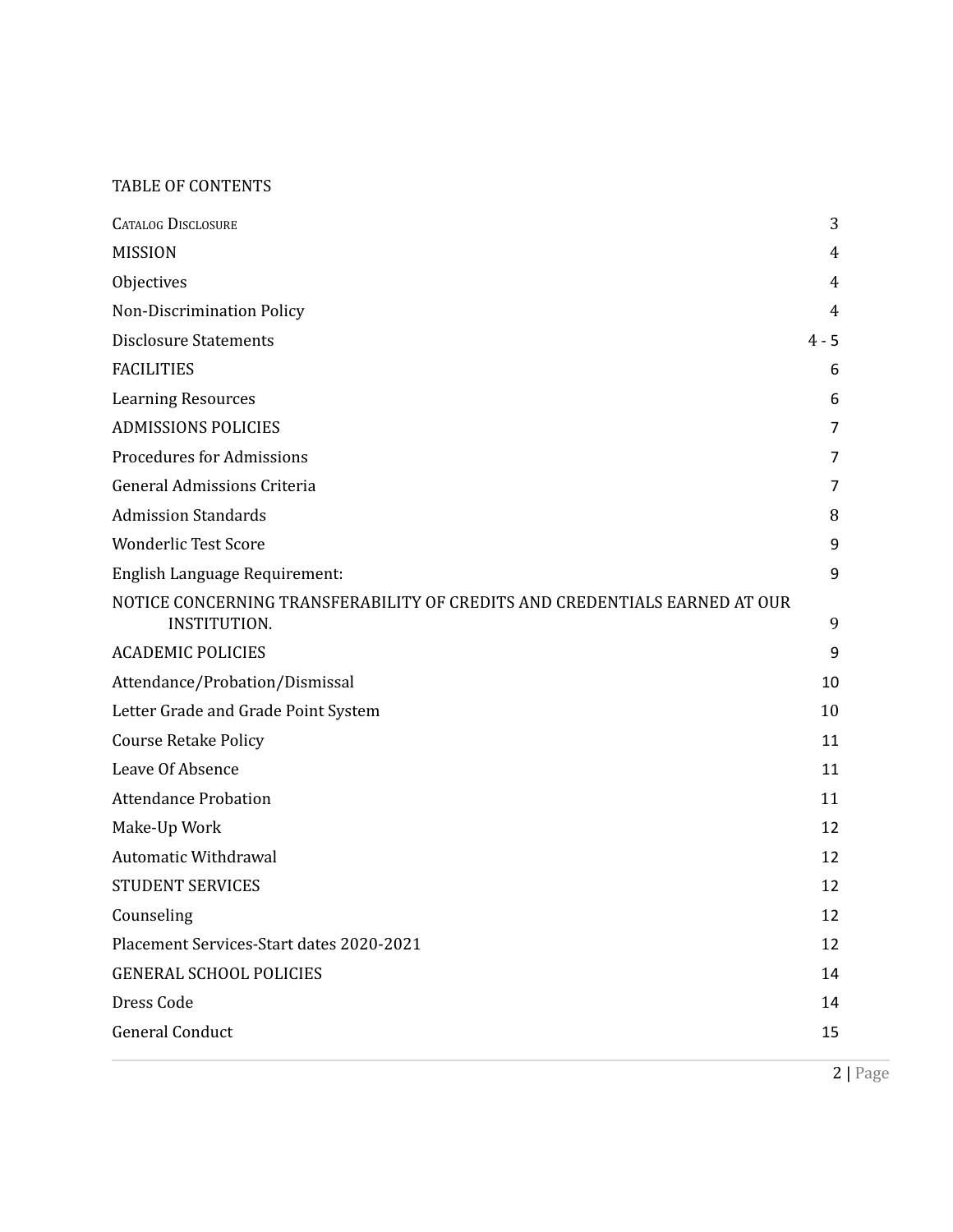| <b>Payment Policy</b>                  | 16    |
|----------------------------------------|-------|
| <b>Grounds for Disciplinary Action</b> | 16    |
| Student Grievance Procedure, Liability | 17    |
| Theory Schedule                        | 18    |
| <b>Retention of Records</b>            | 18    |
| Transcripts                            | 19    |
| <b>SCHEDULE OF CHARGES</b>             | 19    |
| <b>Student Tuition Recovery Fund</b>   | 19-21 |
| <b>CANCELLATION AND REFUND POLICY</b>  | 21    |
| Student's Right to Cancel              | 21    |
| Procedure to Cancel                    | 21    |
| Withdrawal from Course                 | 21    |
| <b>BARBERING PROGRAM</b>               | 23    |
| Class Schedule                         | 25    |
| Staff                                  | 26    |
| Faculty                                | 26    |
| Office Hours                           | 26    |
| School Holidays 2017                   | 26    |
| $\sqrt{2}$<br>$\mathbf{r}$             |       |

## <span id="page-2-0"></span>CATALOG DISCLOSURE

It is the policy of the institution to always provide a copy of the latest catalog, either in writing or on the academy's website to all prospective students. The catalog is updated at least once a year and/or whenever changes to policies are made. Prior to signing an enrollment agreement, you will be given this catalog and a school performance fact sheet. You are encouraged to review prior to signing any agreement with the institution. These documents contain important policies and performance data for this institution. This institution is required to have you sign and date the information included in the school performance fact sheet. The school performance fact sheet includes completion rates, placement rates, license examination passing rates, and salaries and wages.

\*Cutting Edge Barber Academy reserves the right to modify this catalog and the content at any time and when done so the students will be informed of such modifications.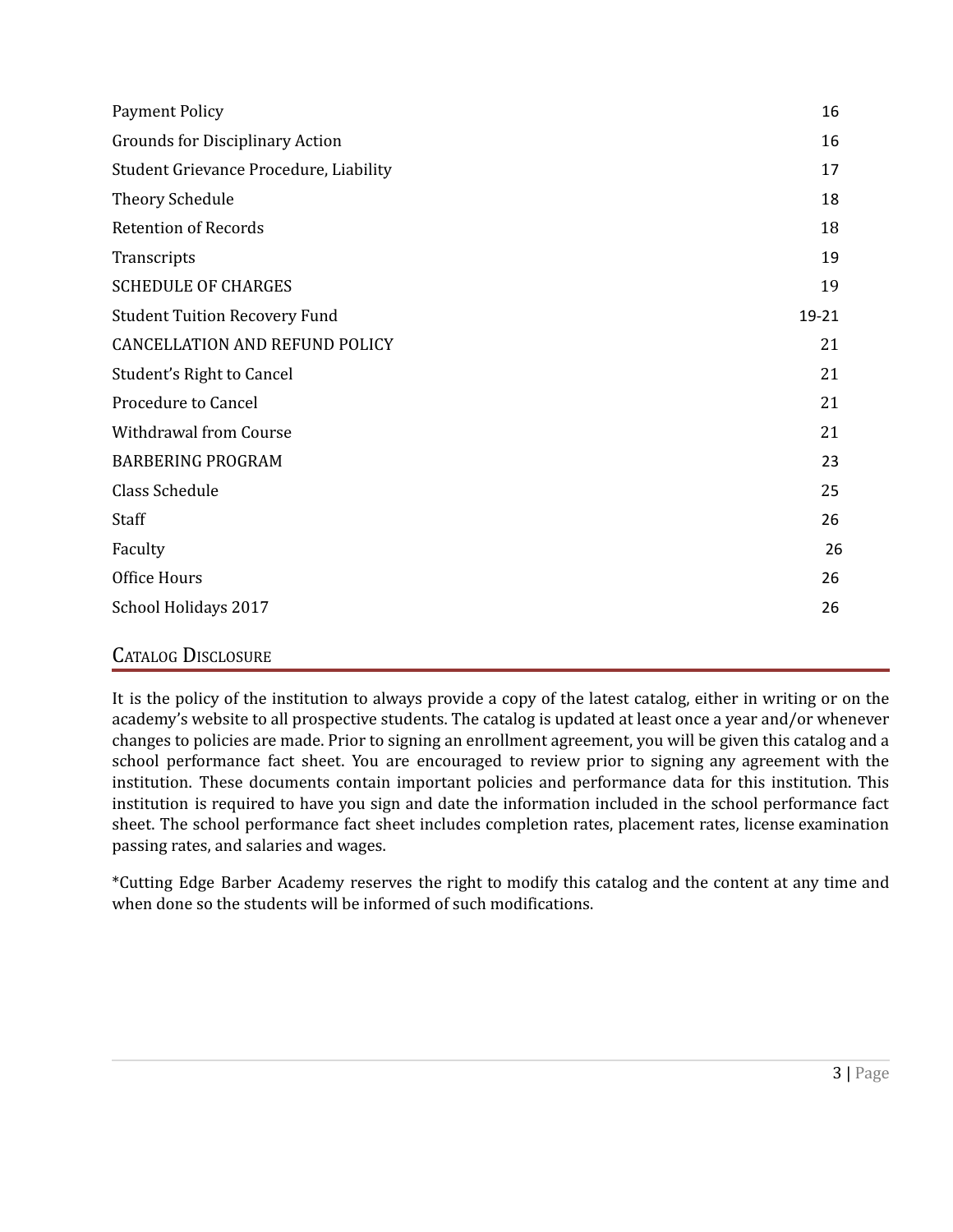## <span id="page-3-0"></span>MISSION

The mission of the Cutting Edge Barber Academy is to train students to become skillful and successful barbers. To that end, we will provide students a barbering program that leads to state licensure. The instruction is intended for students who wish to become barbers. Graduates are expected to pass the state licensure examination and enter the workforce as a licensed barber in the State of California.

Cutting Edge Barber Academy is dedicated to assisting students in acquiring skills to meet their targeted profession. Students learn how to evaluate, analyze, and synthesize information to develop critical thinking and problem solving skills in a career environment. It is our goal to fulfill the educational expectations of students, faculty, and the state to provide the community with professionals capable of meeting the challenges in their chosen field.

## <span id="page-3-1"></span>**Objectives**

- To encourage and foster the value of lifelong learning in our students
- To provide students with the most up-to-date and comprehensive information available in the field of Barbering
- To utilize evaluation tools and materials which require the students to effectively demonstrate the integration of the concepts and skills they have learned
- To maintain an instructive environment that respects and welcomes a diversity of individual backgrounds, abilities, interests and opinions
- To teach students proper techniques as well as business ethics

## <span id="page-3-2"></span>Non-Discrimination Policy

Cutting Edge Barber Academy is non-sectarian and does not discriminate in regard, to ethnicity, creed, age, sex, sexual orientation disability or marital status. This policy applies to hiring of all positions and admission of all students into programs. Students with special needs such as physical or mental handicaps or learning disabilities are considered for admission provided they meet the entrance requirements. The Chief Academic Officer is responsible for accepting students and determining whether applicants, including those with special needs, can benefit from the training.

## <span id="page-3-3"></span>Disclosure Statements

- Cutting Edge Barber Academy is a private postsecondary institute approved to operate by the Bureau for Private Postsecondary Education. Approval to operate signifies that an institution must operate in compliance with the minimum standards as set forth in the California Private Postsecondary Education Act of 2009 (as amended) and Division 7.5 of Title 5 of the California Code of Regulations
- Cutting Edge Barber Academy is not accredited.
- Cutting Edge Barber Academy plans on offering distance education. Under certain circumstances.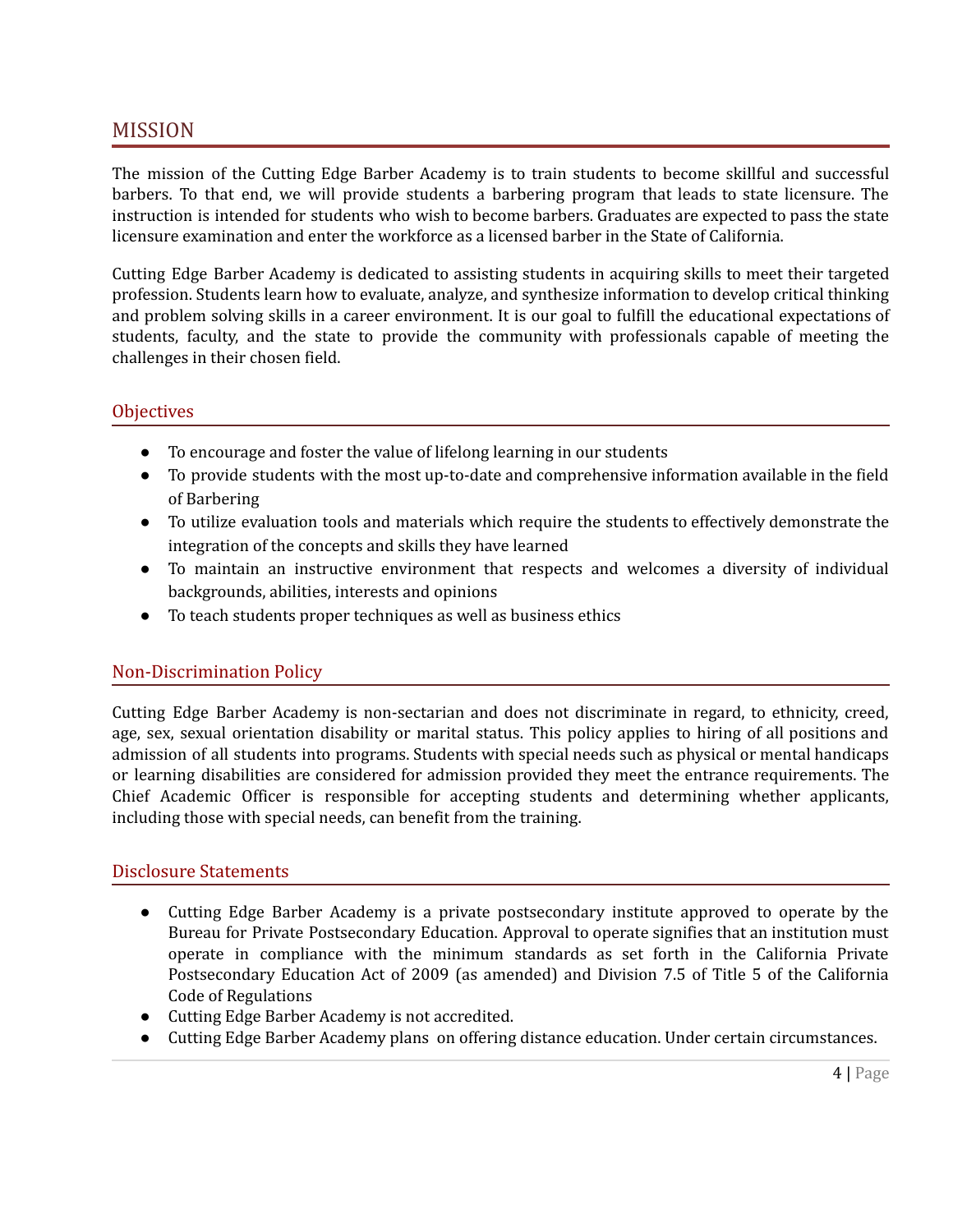- Cutting Edge reserves the right to modify this catalog and schools schedule at any time.When done so all students will be informed of such modifications.
- A student or any member of the public may file a complaint about this institution with the Bureau for Private Postsecondary Education by calling (888-370-7589) or by completing a complaint form, which can be obtained on the Bureau's Internet Web site [\(www.bppe.ca.gov](http://www.bppe.ca.gov)).
- Cutting Edge Barber Academy does not have a pending petition in bankruptcy, and is not operating as a debtor in possession, has not filed a petition within the preceding five years, or has not had a petition in bankruptcy filed against it within the preceding five years that resulted in reorganization under Chapter 11 of the United States Bankruptcy Code (11 U.S.C. Sec. 1101 et seq.).
- Cutting Edge Barber Academy reserves the right to modify the Rules and regulation of the student catalog and Guidelines at any time, and that I will be advised of any and all modifications.
- Cutting Edge Barber Academy does not recognize acquired life experience and prior experiential learning as a consideration for enrollment or granting credit towards any program.
- Cutting Edge Barber Academy does not have an articulation agreement or transfer agreement with any other college or university at the present time.
- If student obtains a loan to pay for an educational program, the student will have the responsibility of repay the full amount of the loan plus interest, less the amount of any refund, and that, if the student has received federal student financial aid funds, the student is entitled to a refund of the money not paid from federal student financial aid program funds.
- The School Director is responsible for monitoring new policies and procedures and maintaining the school in compliance with the California Private Postsecondary Education Act of 2009.
- Cutting Edge Barber Academy is not approved to participate in State or Federal Student Aid programs at this time.
- Cutting Edge Barber Academy does not have, under its control or ownership, and is not affiliated with any dormitory or housing facilities.
- Cutting Edge Barber Academy does not provide housing assistance services to the students.
- There are available housing options located reasonably near the institution's facilities.
- The average cost for a room or apartment rental varies from between \$550 for a room per month to \$1,250 per month for a 2 bedroom apartment.
- Students will find rental information on Craigslist at <http://inlandempire.craigslist.org/apa/>
- Cutting Edge Barber Academy has no responsibility to find or assist a student to find housing.
- <span id="page-4-0"></span>● Any questions a student may have regarding this catalog that have not been satisfactorily answered by the institution may be directed to the Bureau for Private Postsecondary Education at P.O. Box 980818, West Sacramento, CA 95798. [www.bppe.ca.gov](http://www.bppe.ca.gov) Phone: (916) 431-6959 Fax: (916) 263-1897.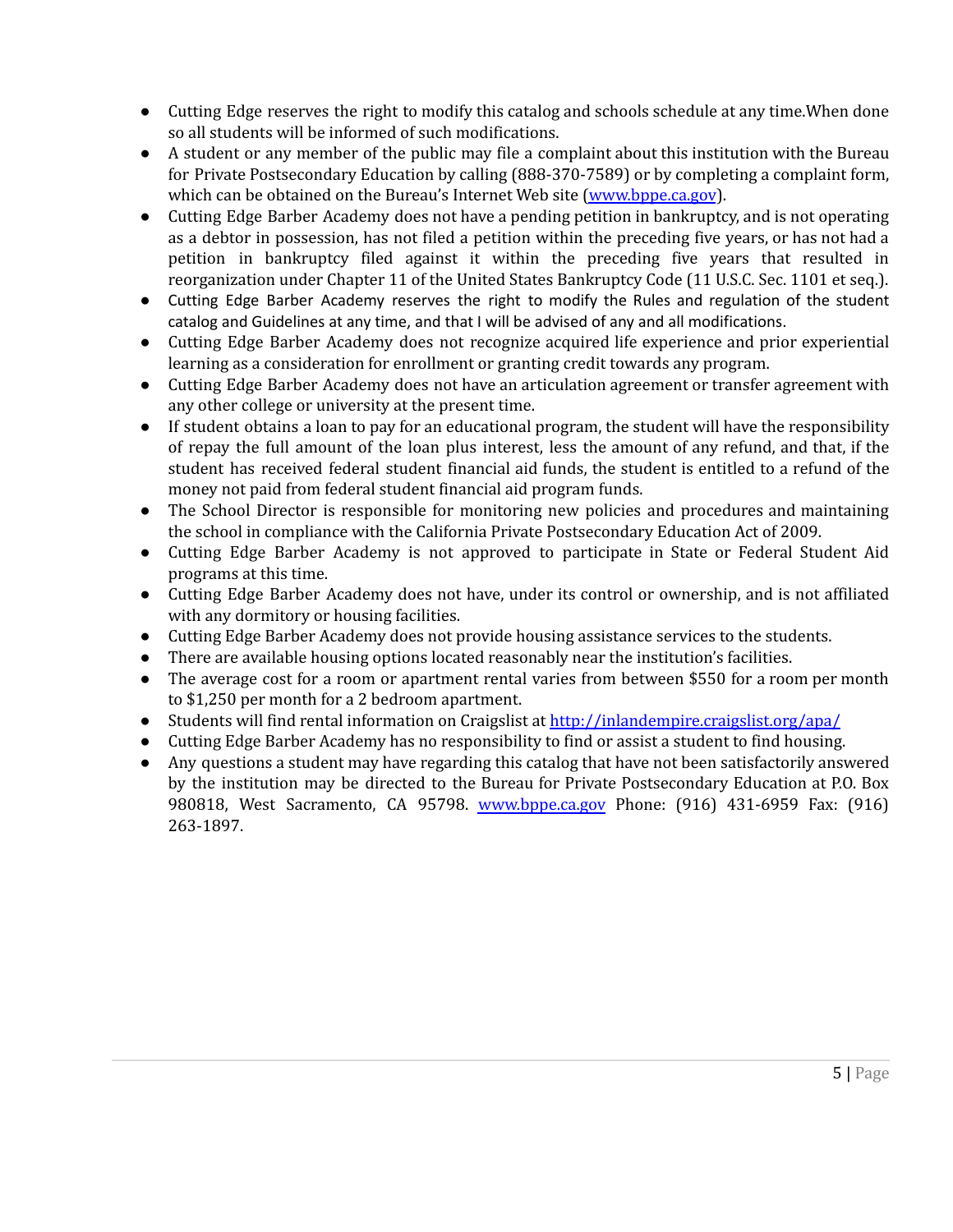## FACILITIES

All class sessions are held at the main Cutting Edge Barber Academy campus which occupies 3,200 square feet and is located at 425 Maze Blvd, Modesto CA 95351. The facility is divided into a reception area, offices, dispensary, theory classrooms, practical classrooms, clinic floor, student lounge, library, and restrooms for male and female students. Dressers, shampoo bowls, sterilizers, dryers, portable dryers, mannequins, and other equipment are furnished for the benefit of students. The school assumes no responsibility or liability for lost or stolen personal items.

Classrooms are equipped with TV/DVD, visual aids and/or other instructional resources; which are for the use of students. Practical supplies consisting of all equipment necessary to complete their chosen course of study are purchased by the students before they start class. Students are responsible for the maintenance and safety of their equipment and supplies.

Students will be held responsible for replacing any lost, stolen, or damaged items. Students receive instruction on school owned equipment, hardware and software.

The facility and equipment used fully comply with all federal, state and local ordinances and regulations. This includes requirements for fire safety, building safety, handicapped access and health.

## <span id="page-5-0"></span>Learning Resources

Cutting Edge Barber Academy has established a resource center sufficient to support the instructional needs of students consisting of textbooks and periodicals providing relevant information. The academy subscribes to the several periodicals that expose students and faculty to the very latest in the barbering industry.

In addition, Cutting Edge Barber Academy offers a wide variety of resource material related to general education including books on cultural diversity, communication, marketing, organizational behavior, cultural diversity and public health and safety. The resource center provides students with access to current publications and a quiet workspace.

Students may sign out books as long as they are maintaining a 75% attendance rate. Students are responsible for their own materials such as pens, pencils, notebooks, flash cards, etc. Tripod, 2 mannequins.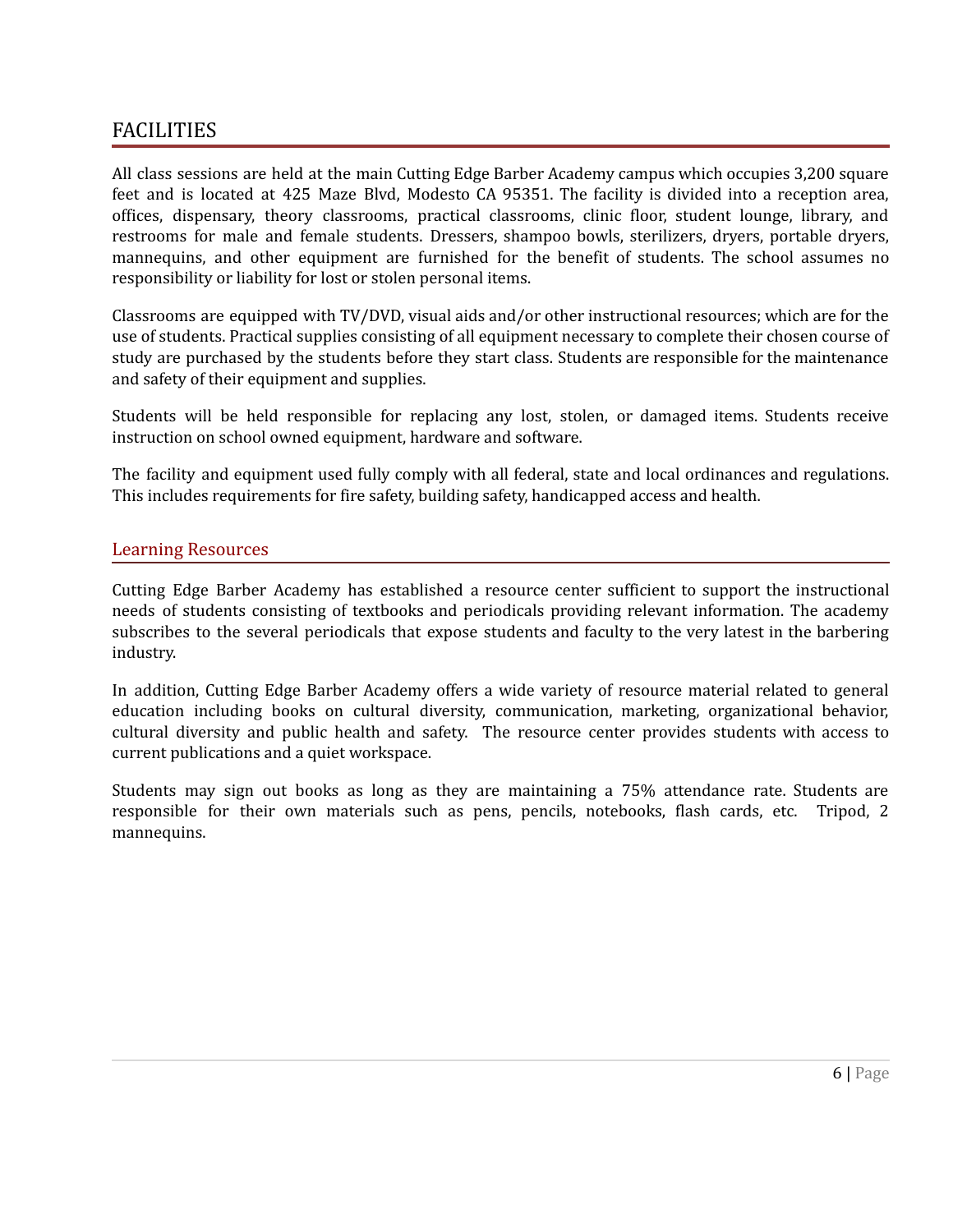## <span id="page-6-0"></span>ADMISSIONS POLICIES

## <span id="page-6-1"></span>Procedures for Admissions

Potential applicants should contact Cutting Edge Barber Academy by visiting the institution and meeting with an admissions representative. The representative will give a tour of the campus, provide detailed information of the institution's programs and policies, discuss the applicant's qualifications, and assist them in determining the best way to meet their career objectives. The application and enrollment process begins with the completion of a general questionnaire and an initial interview with an admissions representative. The interview usually lasts approximately one hour. During that time, the admission representative will discuss the various aspects of the training programs offered, tuition, financing, and entrance requirements. If qualified, applicants may fill out application forms and complete the enrollment agreement or they may return to enroll at a later date. Applicants are encouraged to observe classes if they desire.

## <span id="page-6-2"></span>General Admissions Criteria

Applicants may be admitted provided that they are beyond the required age (17 years of age) of school attendance or is a high school graduate, or has a high school equivalency certificate (GED). Applicants who are under the required age of school attendance may be admitted provided they are high school graduates or the equivalent (California State Board requires the examinee to be at least the age of 17 to take the licensure exam). If the student is under the age of 18 then a parent, legal guardian or spouse of legal age is required to cosign the enrollment agreement.

- Cutting Edge Barber Academy does not recognize acquired life experience and prior experiential learning as a consideration for enrollment or granting credit towards any of its programs.
- Cutting Edge Barber Academy has no articulation agreement in place with other schools or colleges.
- Students are required to speak English when an instructional setting necessitates the use of English for educational or communication purposes. All classes are taught in English.
- All students without a High School diploma or equivalent who demonstrate that they have the "ability to benefit" from the program through successful completion of the Wonderlic examination are accepted pending the results of a personal interview with a counselor.
- <span id="page-6-3"></span>• The examination consists of two (2) parts, a written and a practical. All candidates will be taking the National Interstate Council of Board of Cosmetology, (NIC) written and practical examination. Candidates will be scheduled to take the practical and written examinations on the same day. The Board has two permanent testing sites; one in Northern California (Fairfield) and one in Southern California (Glendale). Once you are scheduled, candidates do have the option of rescheduling the written examination to another day at one of PSI's (computer-based written exam vendor) 15+ testing sites. However, the practical examination cannot be rescheduled. Information about this will be included with the admission letter that is sent to candidates once they have been scheduled for their examination.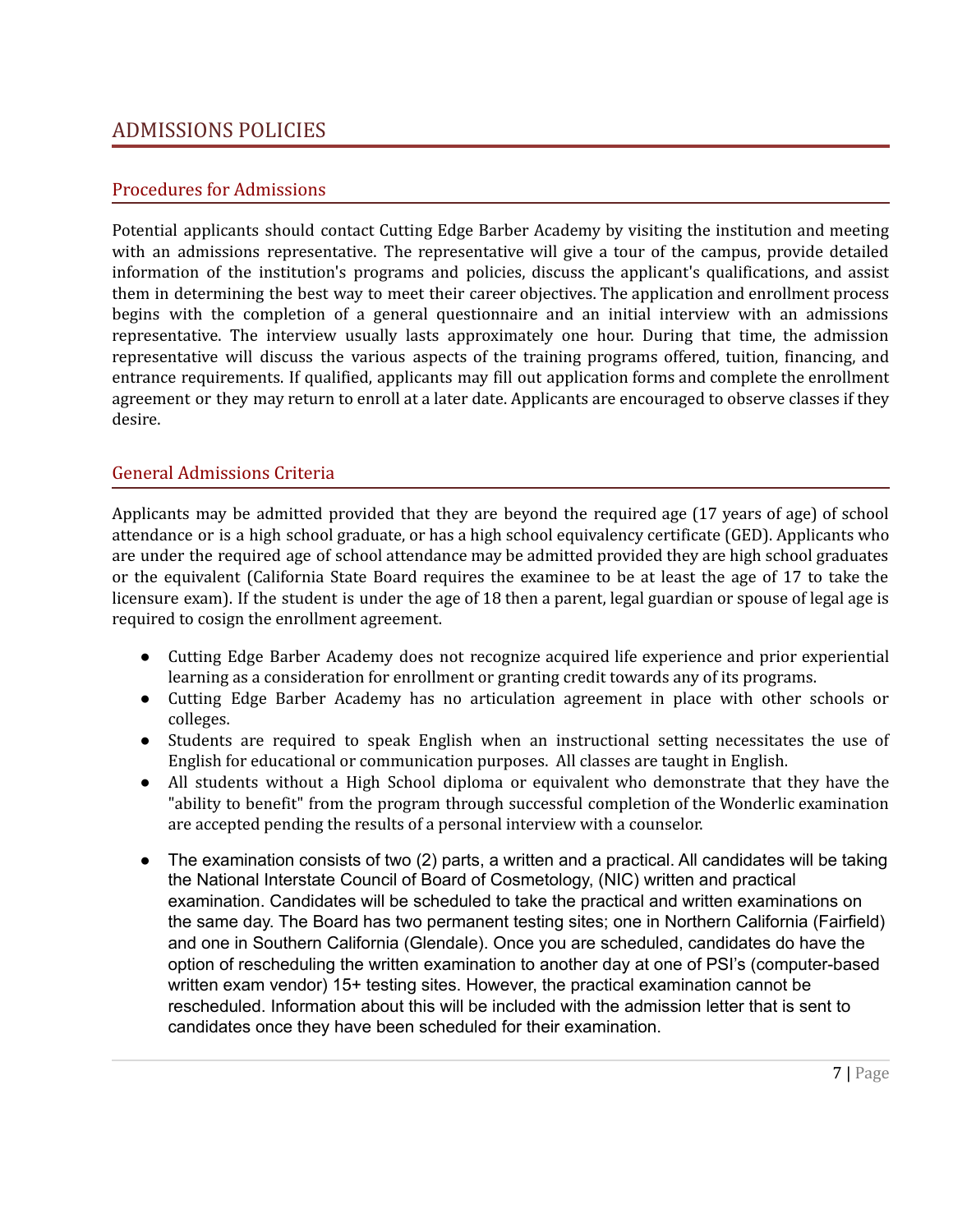● The exams are available in English, Korean Spanish, and Vietnamese. (Please note: These examinations are translated into the most universal or neutral version of each language to be acceptable to the widest possible audience). If a candidate cannot read, speak or write in English at a 10th grade-level, and the examination is not available in their native language, the candidate may request approval to use an interpreter for one or both parts of the examination. Please refer to Interpreter or Interpreter/Model instructions at: [http://www.barbercosmo.ca.gov/forms\\_pubs/forms/interpreter.pdf](http://www.barbercosmo.ca.gov/forms_pubs/forms/interpreter.pdf)

• The written examinations, excluding barbers, have 100 test questions and candidates are allowed 120 minutes to complete; barber written examinations have 50 items and candidates are allowed 90 minutes to complete. Note: The written examinations for all license types may contain 10 additional pretest items. These items are placed randomly throughout the examination and will not count towards or against the candidate's score. The practical examinations vary in length, the cosmetologists exam can last approximately 4 hours; barbers 3 hours; manicurist, esthetician and electrologists may take up to 1 ½ hours. Candidates will receive a 15-minute break during the barber and cosmetology practical examinations.

## Admission Standards

For admission a potential student must complete all of the following:

- Submit an original high school diploma or GED. All non-English diplomas or GEDs must be translated into English and be officially certified.
- Submit official copies of transcripts of all postsecondary level institutions attended by the applicant prior to enrolling at Cutting Edge Barber Academy. All Non-English transcripts must be translated into English and be officially certified.
- Complete and submit a Cutting Edge Barber Academy application form.
- Complete, sign, and submit a Cutting Edge Barber Academy enrollment form.
- Sign documents acknowledging receipt of disclosure forms as required by the California Private Postsecondary Education Act of 2009, Articles 11. School Performance Fact Sheet.
- Pay a registration fee of \$100.00.
- Attend a new student orientation.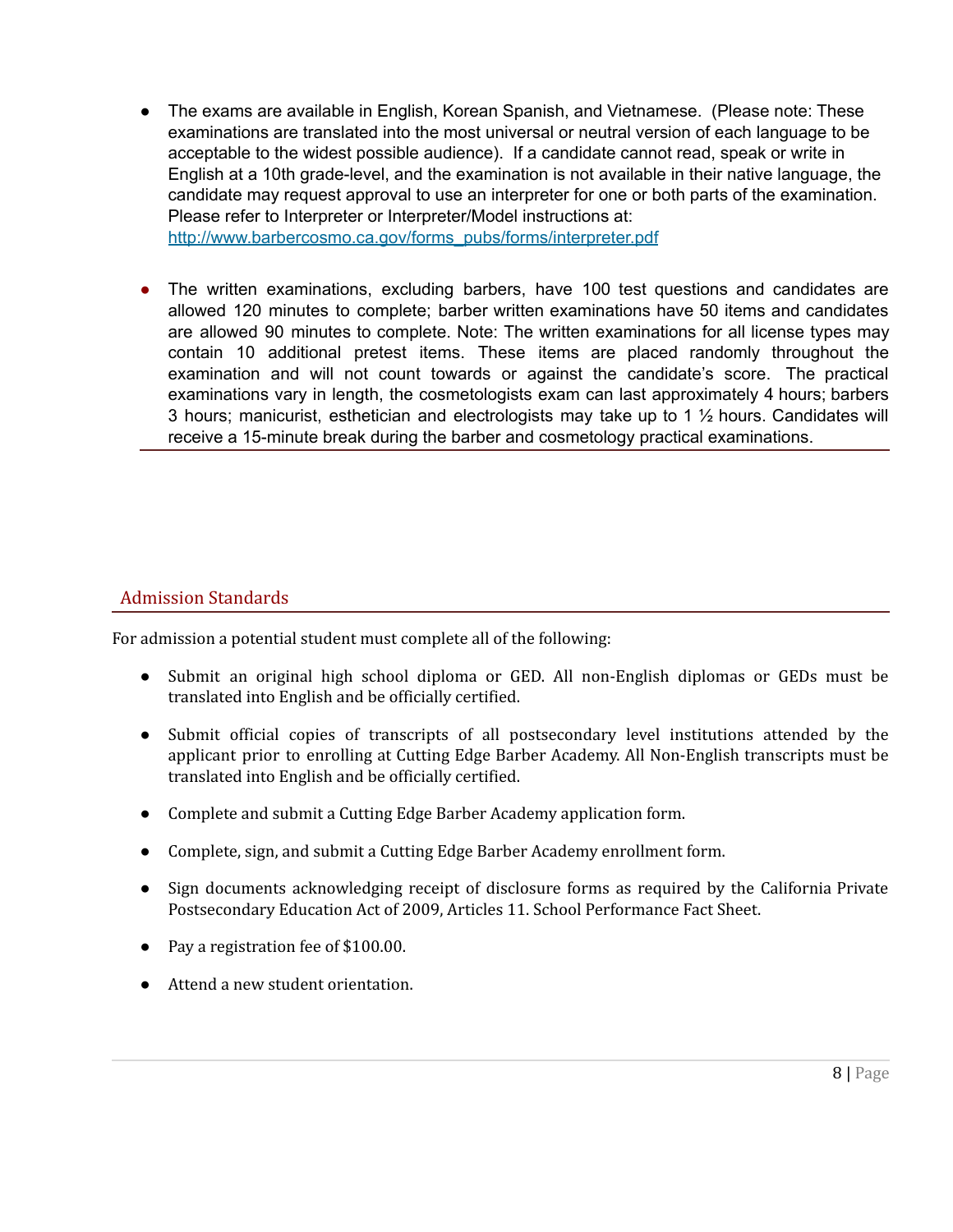## <span id="page-8-0"></span>Wonderlic Test Score

Prospective applicants without proof of a high school diploma or equivalent certificate (GED) must successfully complete an independently administered Wonderlic Basic Skills Test (WBST) with minimum passing scores of 200 on Verbal and 210 Quantitative.

## <span id="page-8-1"></span>English Language Requirement:

Cutting Edge Barber Academy does not provide English language services. All instruction is conducted in English only. It is required that all applicants demonstrate English-language proficiency during their interview with admissions personnel. Candidates will be judged on their ability to speak English proficiency.

Though it should be obvious whether a student has sufficient comprehension of the English language, in certain circumstances where there may be sufficient doubt, the school will reserve the right to require an applicant to take a TOEFL exam. In such instances, the applicant will be required to present documentation of a score no less than that recommended by the test publisher to represent a good command of the English language. A minimum score of no less than 550 will be accepted.

## <span id="page-8-2"></span>NOTICE CONCERNING TRANSFERABILITY OF CREDITS AND CREDENTIALS EARNED AT OUR INSTITUTION.

The transferability of credits you earn at Cutting Edge Barber Academy is at the complete discretion of an institution to which you may seek to transfer. Acceptance of the certificate you earn in the Barbering program is also at the complete discretion of the institution to which you may seek to transfer. If the certificate that you earn at this institution is not accepted at the institution to which you seek to transfer, you may be required to repeat some or all of your coursework at that institution. For this reason, you should make certain that your attendance at this institution meets your educational goals. This may include contacting an institution to which you may seek to transfer after attending Cutting Edge Barber Academy to determine if your certificate will transfer.

## <span id="page-8-3"></span>ACADEMIC POLICIES

Cutting Edge Barber Academy attendance policy approximates the expectations found in a work situation. It is essential that each student learns the discipline of regular and prompt attendance as well as the skills involved in the workplace. At the time the student moves from education and training into a career, employers will be very interested in dependability and punctuality. No matter how skilled the person, an employee is only valuable when present on the job.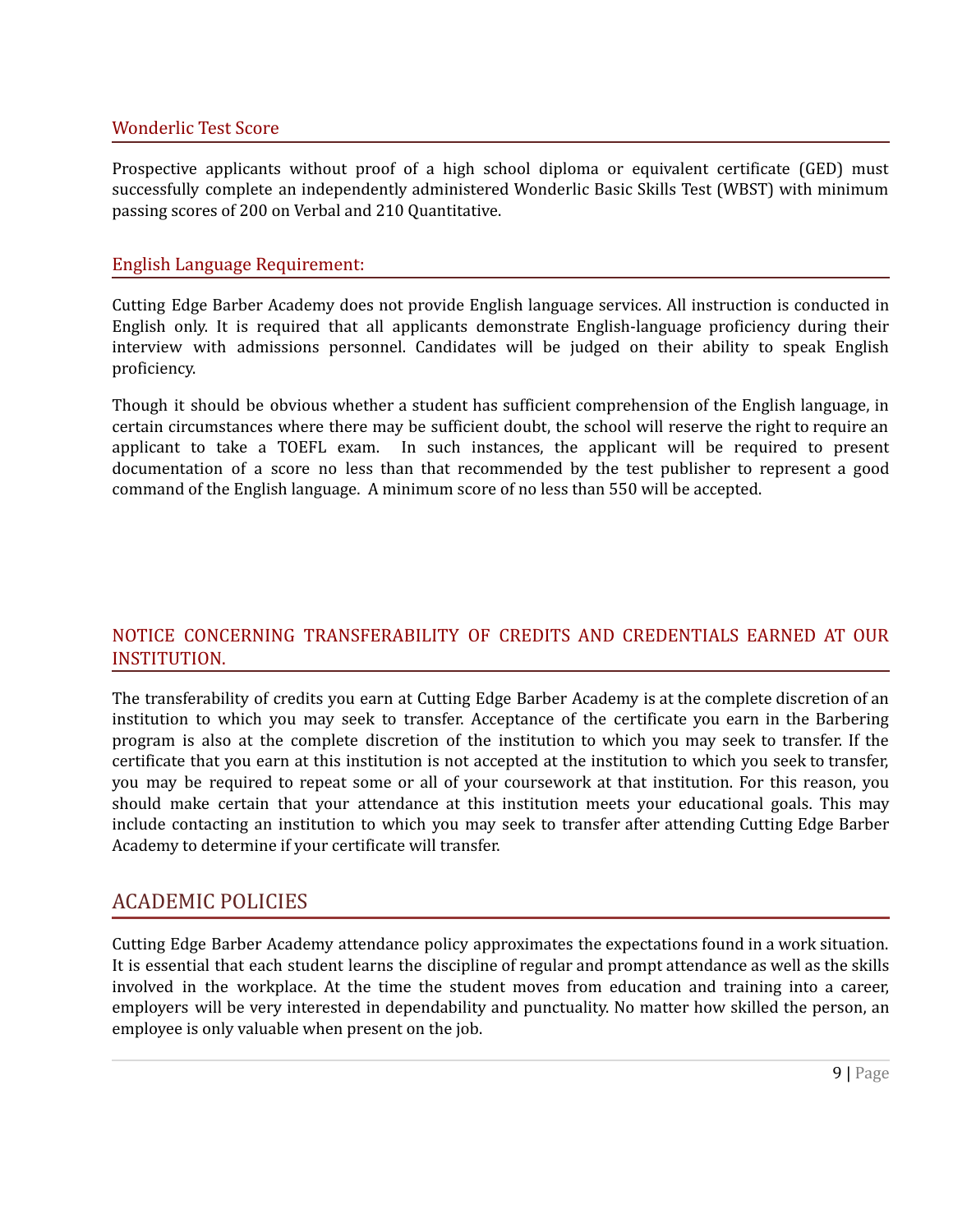## <span id="page-9-0"></span>Attendance/Probation/Dismissal

The faculty and staff of Cutting Edge Barber Academy consider each moment in class imperative for success. When the student is not in the classroom, the information missed cannot be recaptured. Satisfactory Academic Progress requires a student to maintain a minimum of 67% attendance. Students who are excessively absent (33% or more of classroom hours) will be placed on probation. If the student's attendance does not improve after two consecutive evaluations, the student will be dropped from the program. Any student absent for fourteen consecutive calendar days without a written and approved leave of absence will be terminated from their program. Students will not be readmitted without approval of the primary instructor and Chief Academic Officer. If taken more than fourteen consecutive days off your school course will be charged \$100.00 to be able to return to class. If a student is absent for a test he/she will be given an opportunity to retest at the earliest convenience of the instructor. Makeup classes may be required at the discretion of the instructor and with the approval of the Chief Academic Officer. A student is considered tardy when arriving 6 minutes or more after the start of class, or leaving 6 minutes or more before the end of class. Tardy students may or may not be allowed into Technical Instruction at the discretion of the School Director. Tardiness and early departures are included in the student's attendance record of absences.

- One tardy or early departure equals 15 minutes increments towards your absent hours
	- $\circ$  Exp: Scheduled time is 9AM. and a student clocks in at 9:36A.M. the clock in time is rounded up to 9:45AM. which results in a loss of 45 mins for that hour
	- $\circ$  Any student that does not clock out for lunch at 12:00pm will be clocked out when the student has left for lunch.

## <span id="page-9-1"></span>Letter Grade and Grade Point System

Cutting Edge Barber Academy grades on a 4.0 scale system. Following is the letter grade/numerical equivalents of the institution's system.

| Letter Grade | Percentage | <b>Indicator</b> |  |
|--------------|------------|------------------|--|
|              | 90-100 %   | Excellent        |  |
| B            | 80-89 %    | Good             |  |
|              | 75-79 %    | Satisfactory     |  |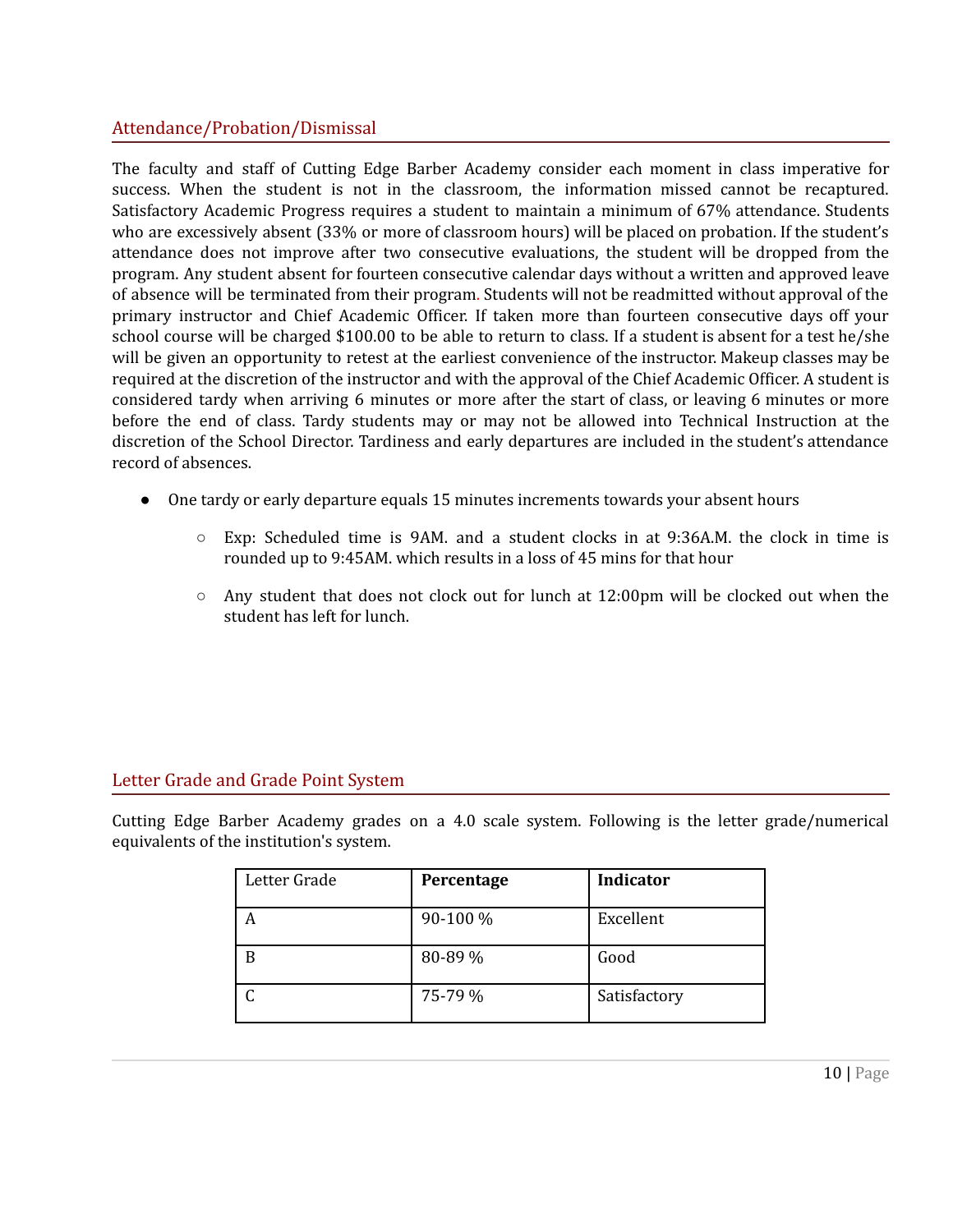| $60-74%$   | Unsatisfactory |
|------------|----------------|
| Below 59 % | Failing        |

Students need to retake tests scored below 75%. 75% is the minimum requirement in theory and practical training. Students must maintain a "C" average for successful progression and graduation.

Satisfactory Academic Progress requires a student to maintain a minimum "C" average in theory and practical training. Students with less than 75% average in theory and practical training will be placed on probation. If the student's academics (theory and practical) do not improve after two consecutive evaluations, the student will be dropped from the program. Students will not be readmitted without approval of the primary instructor and Chief Academic Officer.

## <span id="page-10-0"></span>Course Retake Policy

The course retake policy is offered to students who have unsuccessfully completed a course and received a failing grade (F), subject to additional tuition and fees.

## <span id="page-10-1"></span>Leave Of Absence

Students are entitled to take a leave of absence, not to exceed 180 days during any calendar year. The duration of the leave of absence is 14 consecutive days and may not exceed 180 consecutive days during any calendar year. A student may request a LOA by notifying the school in person. Requests for leave must be submitted in writing to the Chief Academic Officer and must include an anticipated return date and be signed by the student. Failure to return to the academy as scheduled without prior written notification and approval from the Chief Academic Officer will result in immediate dismissal. The Chief Academic Officer may grant leaves of absence for circumstances of poor health, family crisis, or other significant occurrences outside the control of the student. It must be demonstrated by the student that the circumstances had or will have an adverse impact on the student's satisfactory progress in the academic program. No waivers will be provided for graduation requirements.

## <span id="page-10-2"></span>Attendance Probation

Students are required to have an overall attendance rate of 67% or more to meet the minimum attendance requirements of the program. A student who has consecutively missed more than 33% of the scheduled class hours in any given level or module will be put on probation until the next evaluation point. A satisfactory academic performance (SAP) will be reviewed and signed by both the student and the instructor. If the student's attendance does not improve after two consecutive evaluations, the student will be dropped from the program.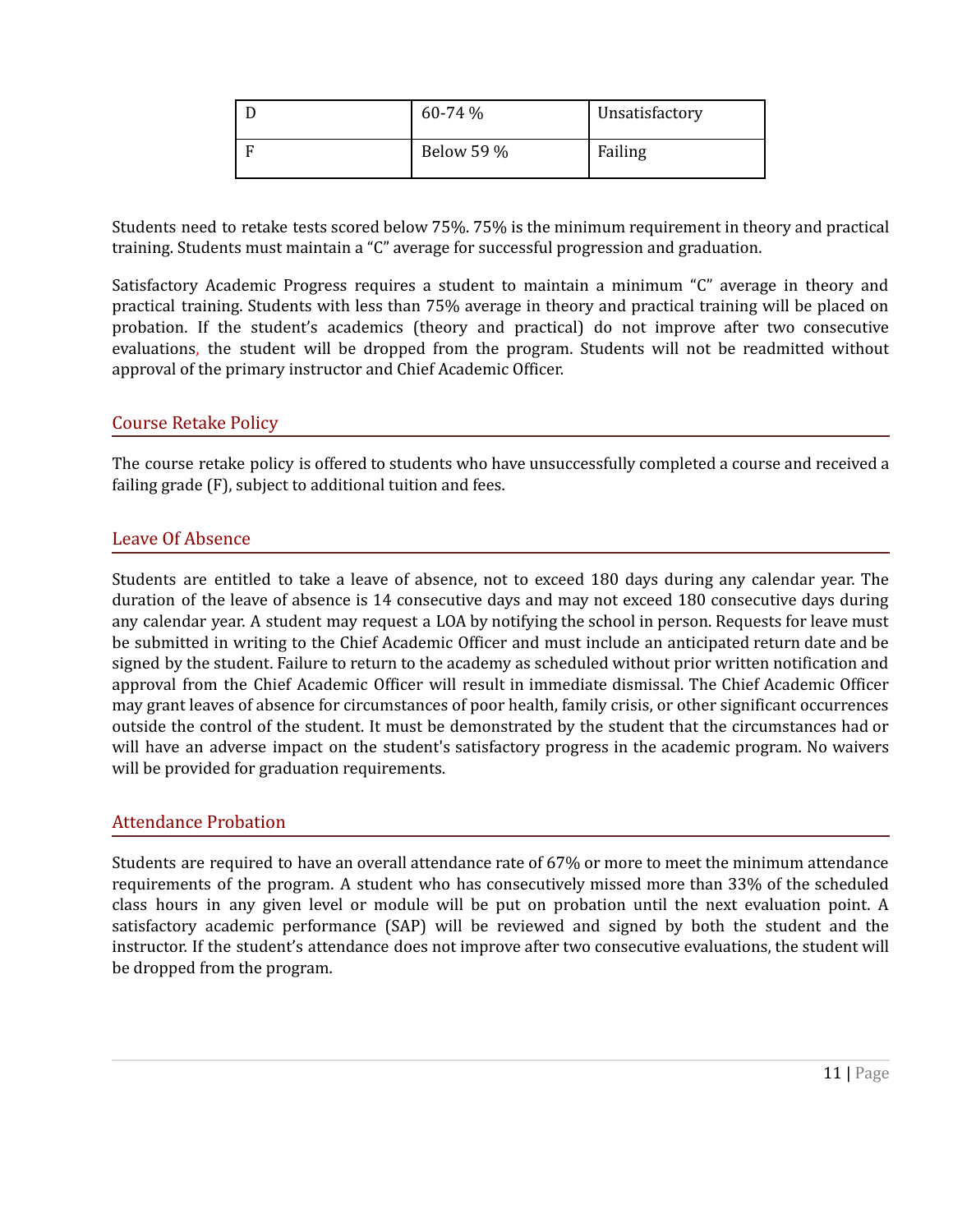## <span id="page-11-0"></span>Make-Up Work

Students can make-up missed class hours at the discretion of the school Director. In addition, students may make-up hours by participating in school-sponsored events or other extra-curricular activities at which an Academy instructor is present. All assignments, tests and homework may be made up at the discretion of the instructor. Students who were absent on theory days, whether excused or unexcused, or fail to take a theory test must make up the test within the same month the test was given. If the test is not made up within the same month, the test missed will be posted as "O" (zero) when calculating the academic progress grade point average.

## <span id="page-11-1"></span>Automatic Withdrawal

A student will automatically be withdrawn from the program for the following reasons:

- Failure to attend Academy for fourteen consecutive days.
- Failure to return from an approved leave of absence on the scheduled return date
- Failure to maintain satisfactory progress for three consecutive modules.
- Failure to fulfill financial agreements
- Failing any course in the program twice (at specific evaluation points) during the one enrollment period

## <span id="page-11-2"></span>STUDENT SERVICES

Cutting Edge Barber Academy offers student services that enhance the student's learning experience as well as assists students to prepare for employment. Students are provided with the following services:

## <span id="page-11-3"></span>Counseling

Students are advised on both personal and academic issues and are encouraged to discuss their scholastic and vocational goals. The faculty and the Chief Academic Officer have a sincere interest in the personal welfare of each student and therefore an open-door policy is employed.

#### <span id="page-11-4"></span>Placement Services

The Student Services and Placement Director serves as a liaison between the graduates and the industry. Placement assistance is available to all graduates of the institution. The Student Services and Placement Director maintains a job bank listing. They monitor and check with the local California State Employment Development Department, network with barber shop owners through local professional organizations in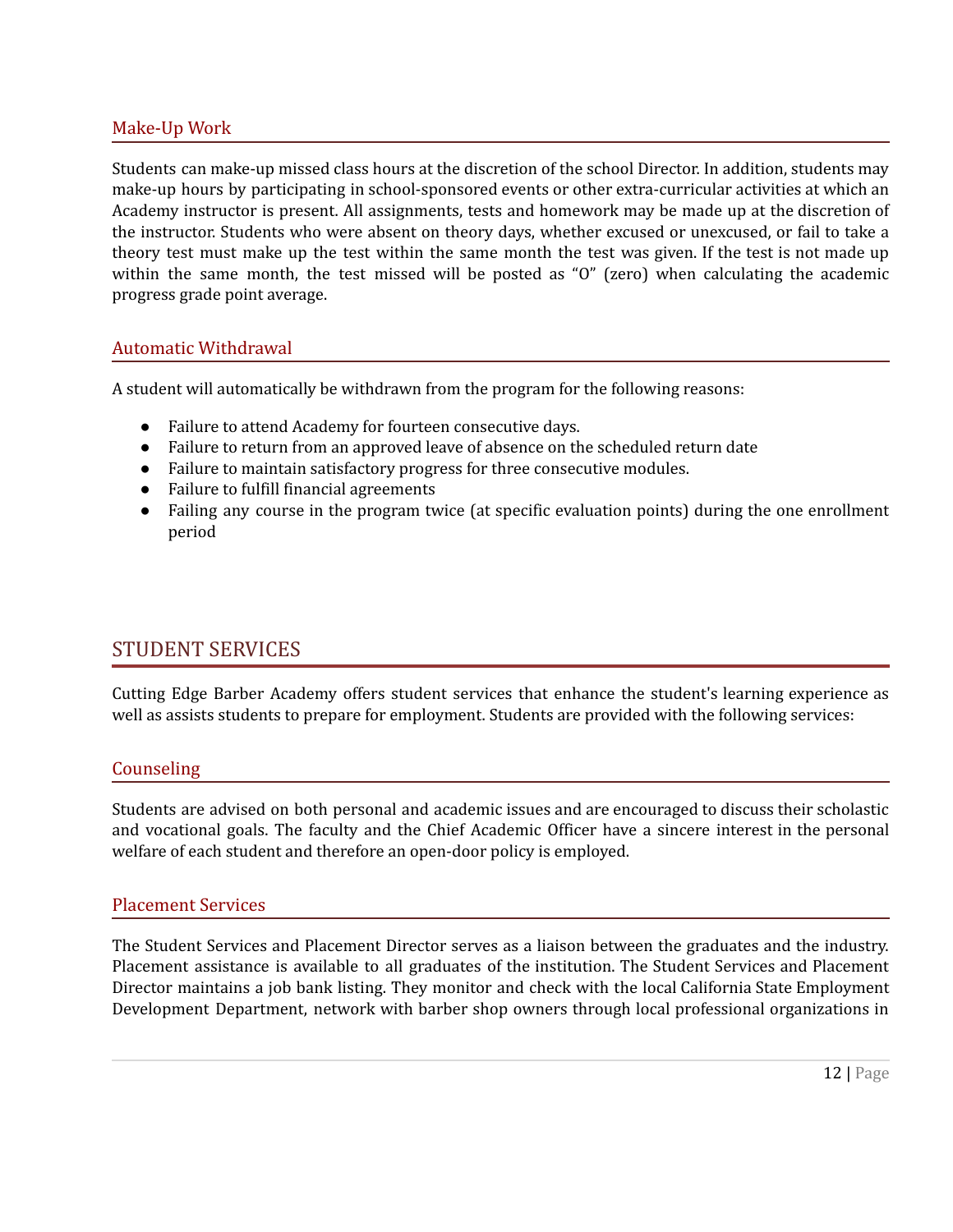an effort to keep informed of available positions. These positions will be posted for student review on the job bulletin board.

However, no employment information or placement assistance provided by the school should be considered either expressly or implied as a guarantee or promise of employment. Cutting Edge Barber Academy does not guarantee employment to any student upon graduation.

A successful job search is dependent upon the confidence, willingness, and preparedness of the applicant. Students and graduates are encouraged not to place restrictions on their job search endeavors regarding location, starting salary, and specific benefits. Any employment students or graduates may obtain through the school's assistance will, in all probability and likelihood, be an entry-level position.

Throughout their program, students receive instruction on resume preparation, market research techniques and interviewing skills. While in training, students are constantly advised regarding opportunities for job interviews, how to prepare and appear at job interviews, and how to conduct themselves during job interviews.

## Cutting Edge Barber Academy Tue-Sat 8:30-5:00 Full time start dates

## Part time Night start dates Mon-Fri 3:00-8:00

## <span id="page-12-0"></span>\*Saturdays are optional for makeup hours at the discretion of cutting edge barber academy management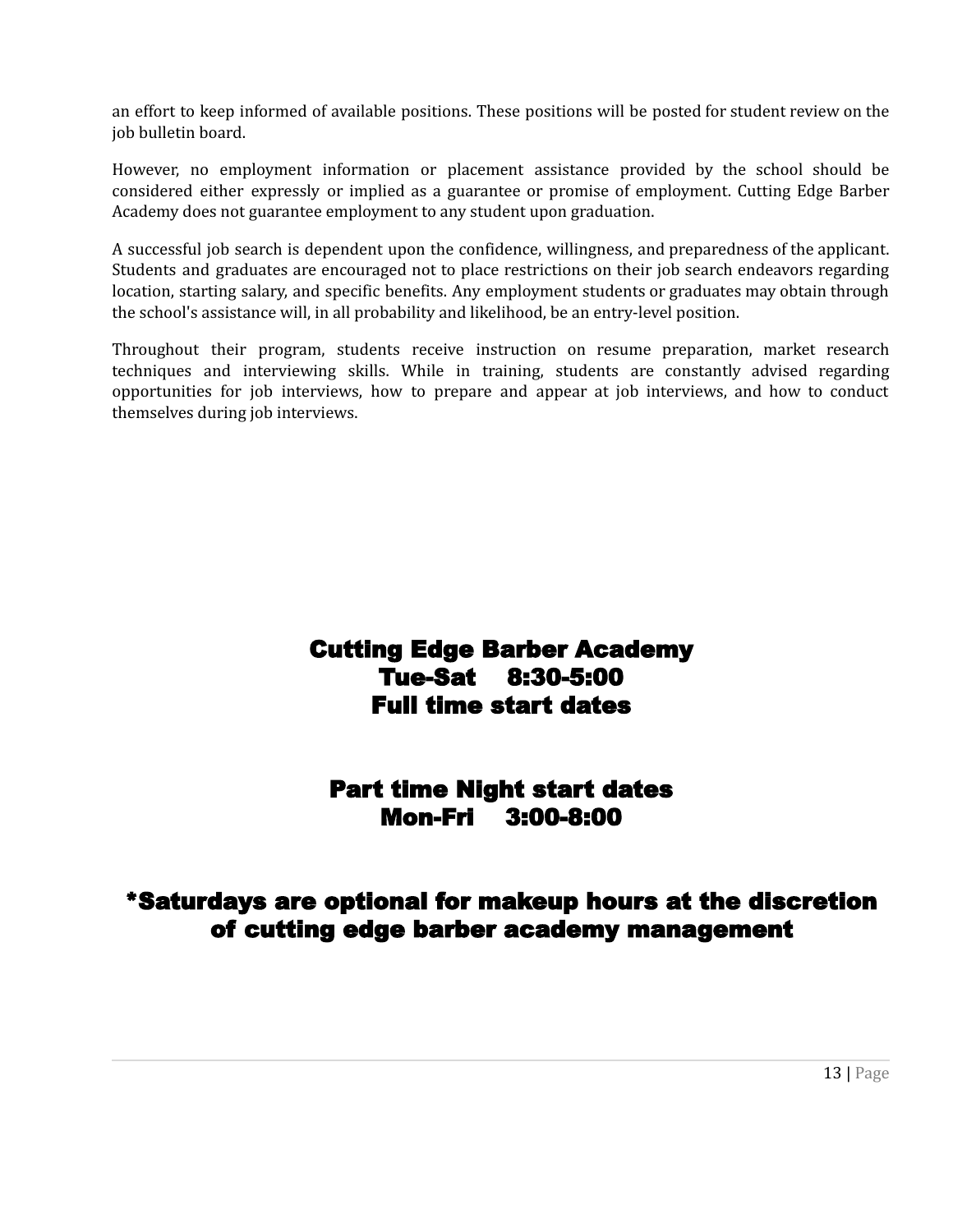## GENERAL SCHOOL POLICIES

## <span id="page-13-0"></span>Dress Code

Business casual dress is recommended at all times. The dress code was established in order to enable our students to become comfortable with the type of apparel expected by the majority of employers who hire our graduates. This policy is part of Cutting Edge Barber Academy expectations for graduation. Should one not have the proper attire to professionally interview, it is recommended that one begin obtaining a suitable wardrobe during the early days of training.

Students should discuss with their instructor and/or the Student Services and Placement Director the typical type of clothing one should wear to an interview as well as on the job. Dressing the part of a successful professional raises our self-esteem and confidence. Furthermore, employers will occasionally visit the campus, sometimes unannounced; therefore all students will want to look their best. Good personal hygiene is required and hair must be clean and well groomed.

#### BUSINESS CASUAL ATTIRE RECOMMENDED FOR WOMEN

Cutting Edge T-Shirt or sweater Black shirts or sweaters Black or jean bottoms Black dresses or skirts (must be at least 3 inches above knee or longer) Limited jewelry Athletic Shoes (clean/good condition) Hair must be professional in style and clean

## RECOMMENDED PROFESSIONAL DRESS ATTIRE FOR MEN

Cutting Edge T-Shirt or sweater Black shirts or sweater Black or jean bottoms Limited jewelry Athletic shoes (clean/good condition) Hair must be professional in style and clean

Students who are out of dress code or unprofessionally dressed may be sent home and counted absent for the day with a corresponding reduction in their required attendance hours. Black Cutting Edge T-shirts are available for purchase for \$15.00 . As recommended by the local enforcement division, Cutting Edge Barber Academy will not allow any attire which is known as gang colors or gang related clothing.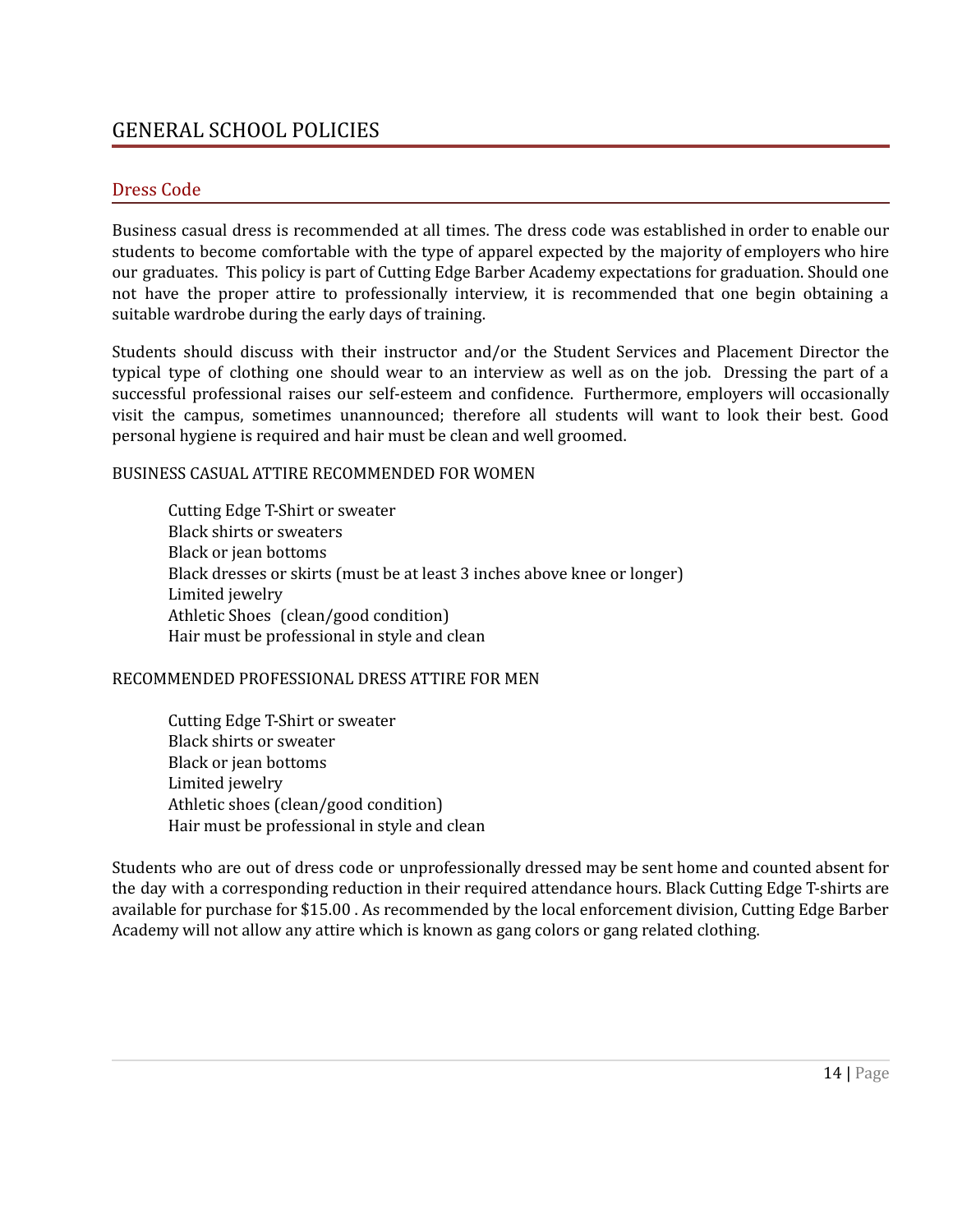## <span id="page-14-0"></span>General Conduct

Students are expected to comply with academy policy regarding curriculum, testing, absences, tardiness and makeup while displaying courtesy and consideration towards instructors, staff and other students. Cutting Edge Barber Academy defines improper conduct as the following: discourteous towards instructors, staff, and other students; fighting on campus; destruction, abuse or theft of property; the use or sale of alcohol or illegal drugs on campus; sexual misconduct; and disregard for academy policy. Improper conduct is cause for suspension or expulsion.

The academy reserves the right to postpone training in the event of Acts of God, labor disputes, equipment failure, etc. Students will be duly notified. All course schedules are subject to change in terms of start and completion date. Students will be notified and offered the opportunity to consent as provided by law. In cases where such change would cause undue hardship, a refund will be offered. The maximum postponement of a class start date is 90 days. The Academy reserves the right to withdraw a scheduled course if the registration is insufficient to warrant holding the class. All monies paid will be refunded.

Cellular phones, beepers/pagers, headset, personal radios, CD players and iPods will not be allowed during class or at any time while the student is working on theory. This could interfere with the learning process and safety of the student and/or others. Anyone in violation, the item may be kept by a school official until class is over or the student will be asked to leave the class. The school is not responsible for any lost, stolen or damage of any student's property.

- Children are never allowed in the classrooms. This policy is for their safety.
- Smoking is not permitted anywhere inside the school facilities or building. Please smoke outside the building in the designated areas and use the appropriate disposal containers for all used cigarettes.
- The Receptionist Desk will only take emergency calls for students. School phones are not intended for personal use by students.
- Students are not to use any of the office equipment, this is reserved for personnel.
- There will be a \$100 fee for any schedule changes.
- Second copies will be a \$10.00 fee. Enrollment agreement, application for examination, proof of training,Transcripts, student file.

An important part of the training at Cutting Edge Barber Academy includes the development of professional attitudes and behaviors. Prospective employers seek employees who will be positive additions to their companies. Therefore, Cutting Edge Barber Academy has created a professional "work-like" environment in which students can grow and develop according to their professional expectations.

Students are expected to conduct themselves in a businesslike manner. Normal standards of business casual attire apply to all students and unconventional clothing cannot be permitted at school. Students who are dressed inappropriately may be subject to disciplinary action.

The effectiveness of any training program is dependent upon the full cooperation between students and academy staff. Consequently, all students will be expected to extend their best efforts to work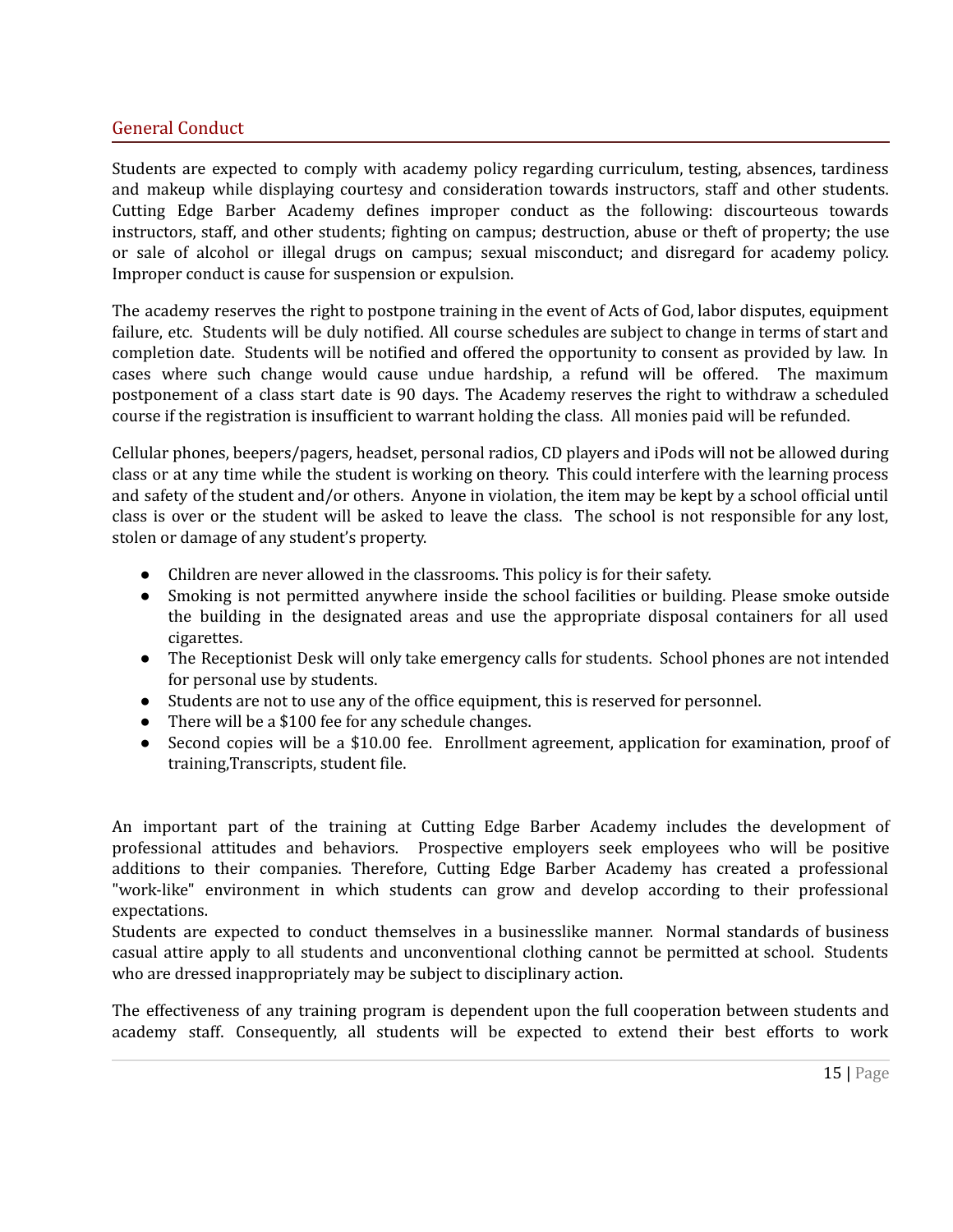harmoniously and conscientiously with instructors and administrators to further their training program. Students must adhere to high standards of academics, attendance, and conduct.

Learning how to communicate and deal with a variety of people, coping with frustration, solving problems, disciplining one-self and dressing professionally, are just a few of the ingredients that go into the makeup of a professional. In these areas, we have high standards because we are committed to preparing our students for the highest expectations of employers. Cutting Edge Barber Academy's students are encouraged to pursue the development of these attitudes and behaviors because they serve in their best interest when it comes time to seek employment.

Students are asked to work in harmony with the institution to be as fully prepared as possible to succeed in the competitive job market. Those whose conduct reflects discredit upon themselves or the school may be subject to dismissal. The administration of the school reserves the right, in the exercise of their judgment, to dismiss a student on any of the following grounds, but not limited to:

## <span id="page-15-0"></span>Payment Policy

Cutting Edge Barber Academy is not approved to participate in the federal or state student financial aid programs at this time. Students assume the responsibility for payment of the tuition costs in full through direct payment. Students may make monthly installment payments throughout the course with a minimum of \$350.00 with no interest charged. Students are expected to make payments on the due date, which mirrors their enrollment date. If a student does not pay their payment in full by the due date, or before their 4 day grace period, the student will incur a \$25.00 late fee for that month. All financial arrangements must be made before the beginning of their course. Cutting Edge Barber Academy accepts payment for tuition, books, equipment and other fees through cash payment and/or personal or third party checks. Any returned checks will be a \$25.00 Fee.

## <span id="page-15-1"></span>Grounds for Disciplinary Action

- Unsatisfactory academic performance.
- Unsatisfactory attendance.
- Unprofessional behavior and/or conduct that reflects unfavorably upon the school and/or its students.
- Use of drugs, narcotics, alcohol (or under the influence), gambling, profanity.
- Failure to meet financial requirements.
- Inappropriate clothing or clothing not in dress code
- *●* Failure to abide by the rules and regulations of the academy.
- Failure to pay tuition (or any other charges) when due.
- Breach of school enrollment agreement.
- Cheating.
- unprepared for class
- Extended lunches and breaks
- Falsifying school records.
- Carrying a concealed or potentially dangerous weapon.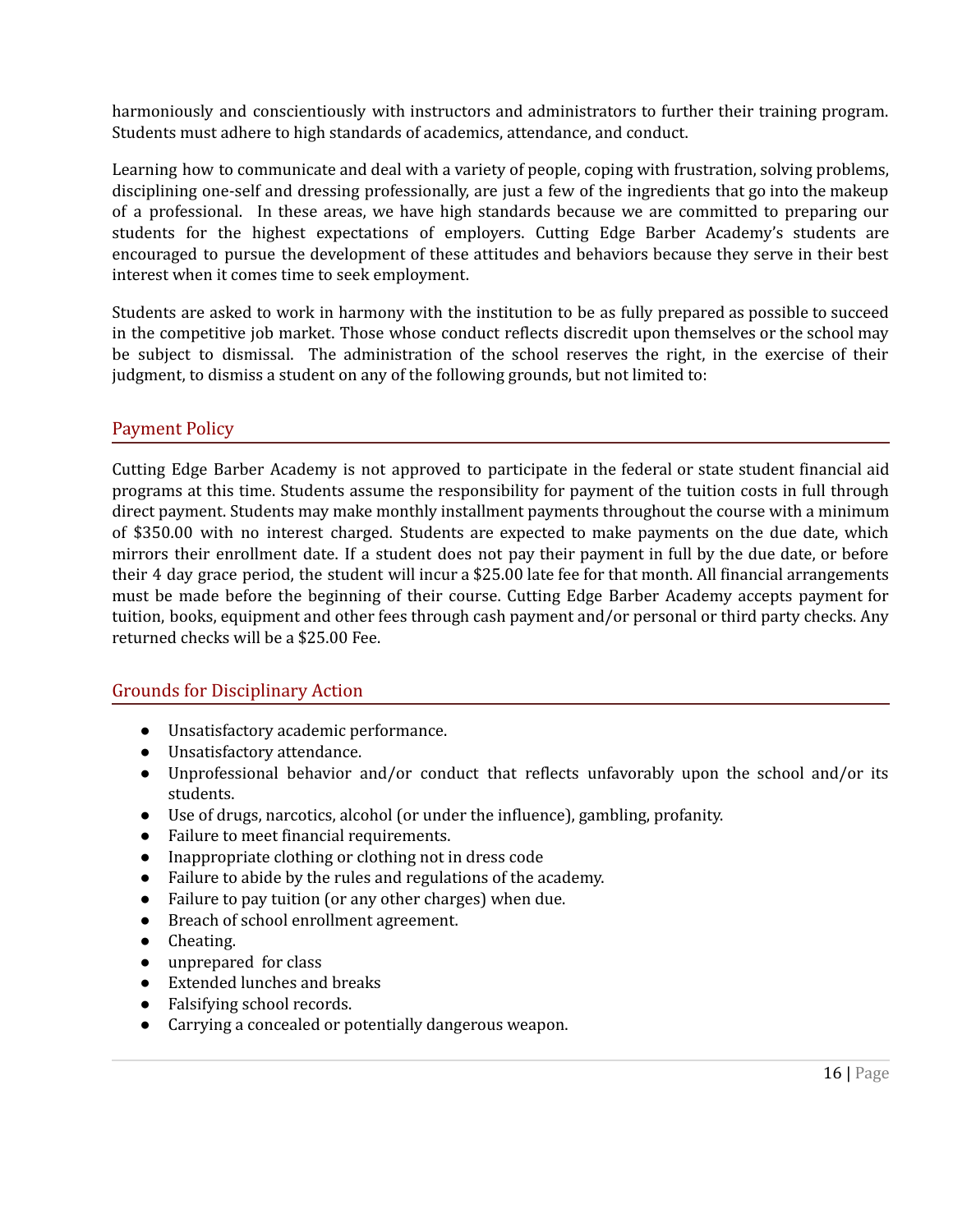- Disorderly conduct, which interferes with the learning process of any other student, instructor, or the general progress of the class.
- Instigation and/or participation in rebellious activities against the school and/or its student(s).
- Solicitation, which reflects unfavorably upon the school and/or its students.
- Vandalism of school property.
- Any form of gang related activity including but not limited to: flashing of gang signs, wearing of gang colors/attire, etc.
- Fighting (physical or verbal)
- Verbal confrontation with any employee and or student
- Malicious gossip

Disciplinary action may include, but not limited to, a verbal or written warning, probation, suspension, or dismissal. A student dismissed for unsatisfactory or unprofessional behavior or conduct, may request re-admittance into their program by following the procedure Student Grievance Procedure as noted here.

## <span id="page-16-0"></span>Student Grievance Procedure

From time to time, differences in interpretation of school policies will arise among students, faculty, and/or the administration. Persons seeking to resolve problems or complaints should first contact the instructor in charge. Requests for further action may be made to the School Director. When such differences arise, usually a miscommunication or misunderstanding is a major contributing factor.

For this reason, we urge both students and staff to communicate any problems that arise directly to the individual (s) involved.

If the problem cannot be resolved in this manner, the School Director should be contacted. Normally, the informal procedure of "discussing" differences will resolve the problem.

In addition to complaints previously stated and appeals of an academic nature a student has a right to complain to the institution. If a student wishes to file a written complaint, they may do so.

All written complaints will be resolved within 10 days and will be sent to the student in writing.

If a complaint cannot be resolved after exhausting the institution's grievance procedure, the student may file a complaint with the Bureau of Private Postsecondary Education. The student may contact the Bureau for further details. Unresolved complaints may be directed to:

Bureau for Private Postsecondary Education, 2535 Capitol Oaks Drive, Suite 400 Sacramento California, 95833 [www.bppe.ca.gov](http://www.bppe.ca.gov) Mailing address is: P. O. Box 980818 W. Sacramento, CA 95798-0818 Toll Free Number: 1 (888) 370-7589 Telephone Number: (916) 431-6959 Fax: (916) 263-1897 By Be-mail to: [bppe@dca.ca.gov](mailto:bppe@dca.ca.gov) Liability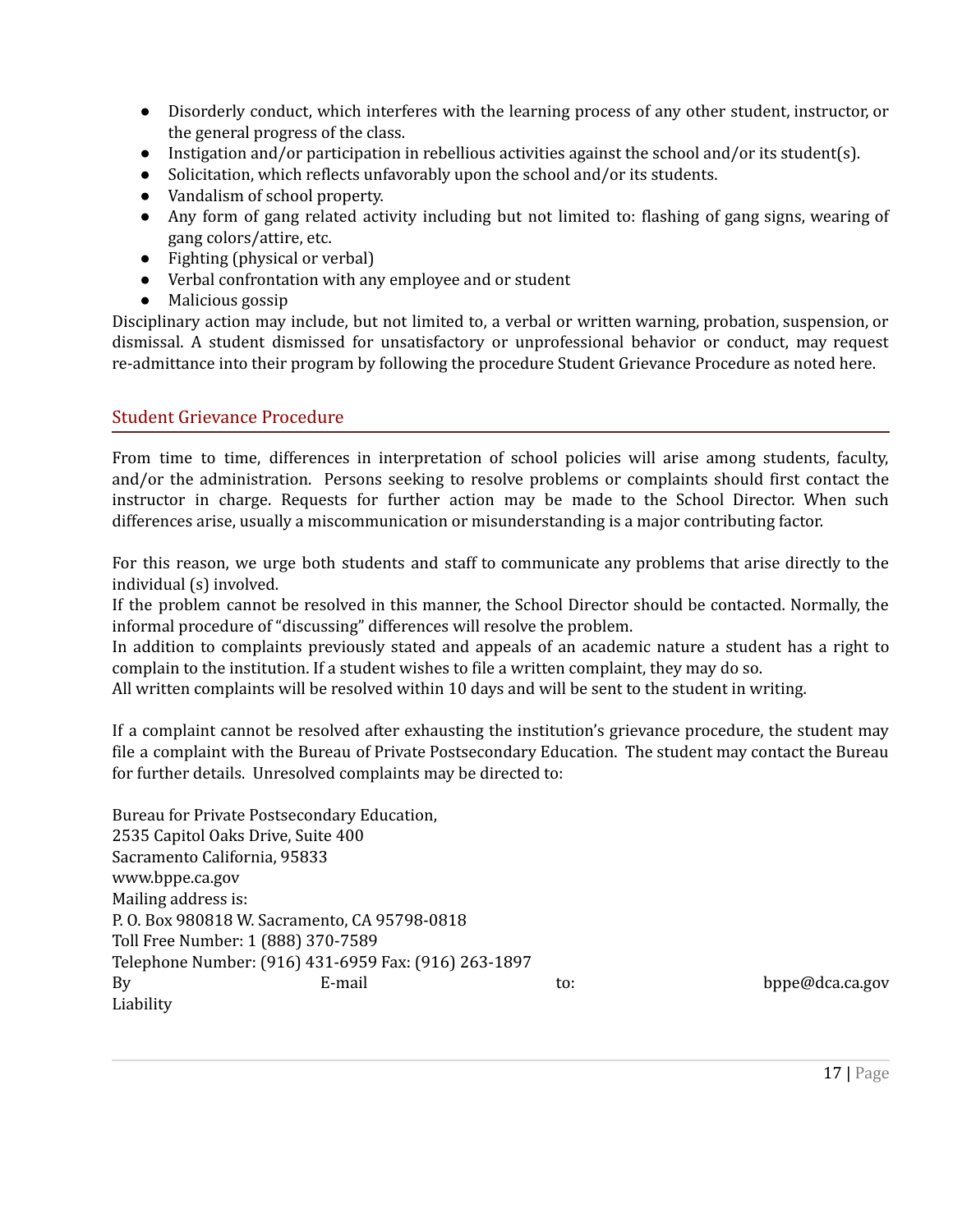Cutting Edge Barber Academy assumes no responsibility for loss or damage to personal property, or for personal injury, which may occur while on the campus grounds

# **THEORY CLASS SCHEDULE**

(You must arrive on time for theory class. 5 minutes passed start time you MUST attend next scheduled theory)

*Section CCR 950.12 visit www.barbercosmo.ca.gov.com*

*Night Barber students Theory Monday 3 pm to 8 pm Day Barber students Theory Wednesday 8.:30am to 12 pm Freshman Theory/ Workshop Classes Tuesday 8:30 am to 5 pm (30 min Lunch) Crossover students Day and Night incorporate to perspective day or night theories. ( For a full breakdown of the schedule upon enrollment you will receive schedule on orientation day)*

## <span id="page-17-0"></span>RETENTION OF RECORDS

Cutting Edge Barber Academy will maintain student records for five years. Student transcripts will be maintained **indefinitely.** Students have a right to access their records anytime that the institution is open and during normal business hours.

Students desiring to view their records may request to see their records in the school office during normal business hours or may schedule a time to review records that is convenient to both the student and the school administration. If an appointment is made, the appointment shall be made no later than 48 hours after the student has requested to view their records.

Extensions of this time shall be granted only upon the decision of the student. Only the student and the school administration have a right to review student records. No outside personnel will be allowed to view records except for appropriate state regulatory, federal regulatory or accrediting agency officials or upon proper subpoena.

A transcript for course work will be issued upon request by the student. Financial payment documents will be kept for a period of at least 5 years after completion or withdrawal of the student. The institution reserves the right to issue transcripts for training (proof of training) for which the student has paid tuition.

The institution reserves the right to refuse to issue transcripts for training (proof of training) for which the student has not paid.

Cutting Edge has the right to charge a \$ 10.00 fee per extra copy.. Enrollment agreement, application for examination, proof of training,Transcripts, student file.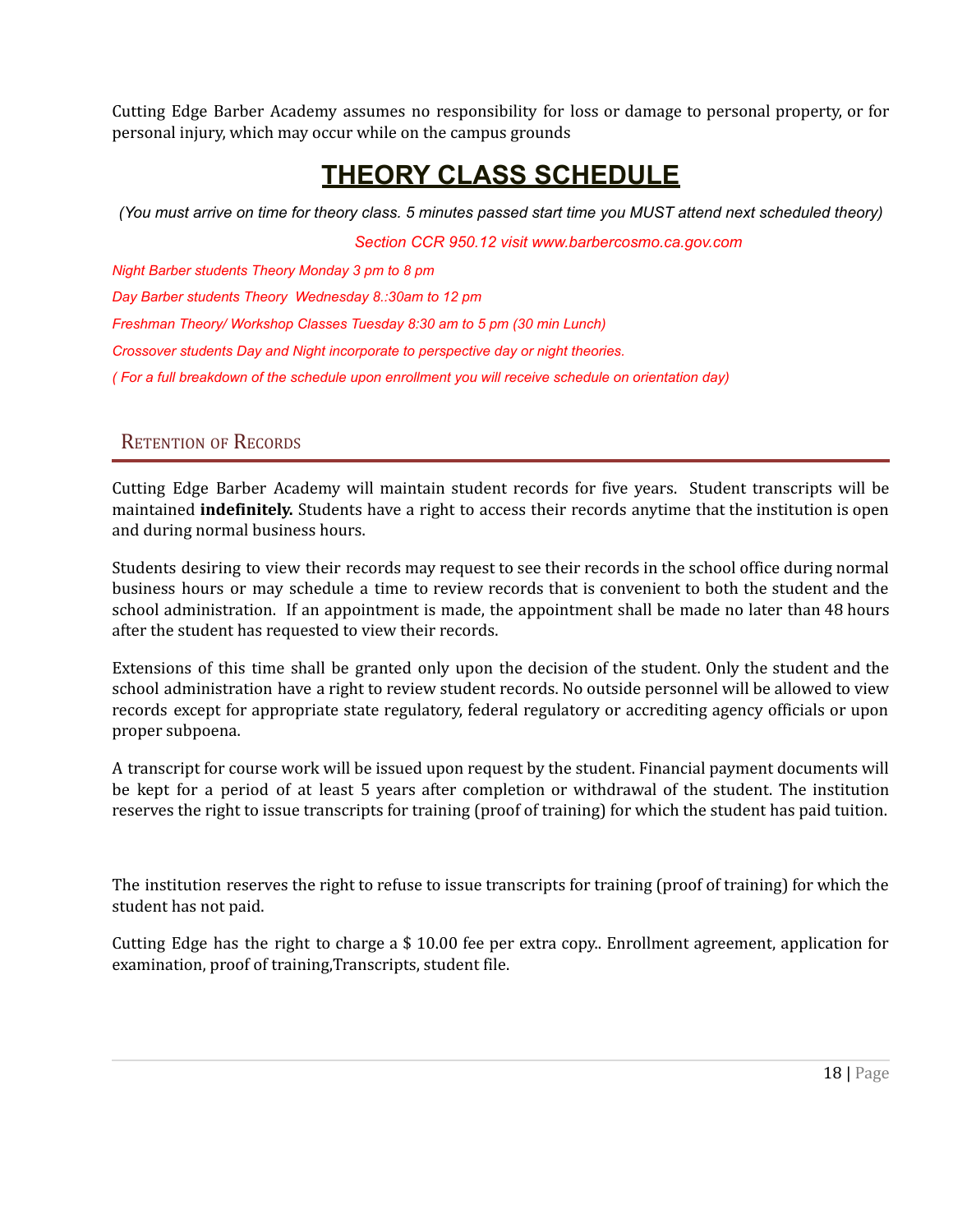## **Transcripts**

A copy of the academic transcript is available upon request by the student. This service is subject to the Family Educational Rights and Privacy Act of 1974, as amended.

The School reserves the right to withhold an official transcript, if the student's financial obligation to the School is in arrears, or if the student is in arrears on any Federal or State student loan obligation. The School also reserves the right to limit within its discretion the number of official transcripts provided without a processing fee.

The usual processing fee is \$10.00 for the second copy. Diplomas and official transcripts of records are available within fifteen (15) days from the receipt of a written request by the Registrar. Subject to processing fees/charges.

| Program          | <b>Cost Breakdown</b> |                   |                |                           |                       |                   |
|------------------|-----------------------|-------------------|----------------|---------------------------|-----------------------|-------------------|
|                  |                       |                   |                |                           |                       |                   |
|                  | Registration          | <b>Tuition</b>    | $STRF*$        | <b>Books</b>              | <b>Barber Kit</b>     | **Total Cost      |
|                  | Non-refundable        | <b>Refundable</b> | Non-Refundable | <b>Non-Refund</b><br>able | <b>Non-Refundable</b> | <b>Refundable</b> |
| <b>Barbering</b> | \$100.00              | \$11,600          | \$6.50         | \$300.00                  | \$500.00              | 12,506.50         |
| <b>Crossover</b> | \$100.00              | \$4,000.00        | \$2.50         | \$300.00                  | \$500.00              | \$4,902.50        |

## SCHEDULE OF CHARGES

\*Since January 1st 2015 the STRF fee has temporarily been reduced to \$0.00

\*\*These are the schedule of total charges for a period of attendance and an estimated schedule of total charges for the entire educational program.

A \$1,500 deposit is required at the time of registration and is Non-refundable. The \$1,500 deposit does go towards the student's total cost of tuition. The \$1,500 deposit is refundable during the cancellation period.

#### **STUDENT TUITION RECOVERY FUND**

Effective\*\*February 8,2021

§**76120**. Amount of STRF Assessment. (a) Each qualifying institution shall collect an assessment of zero dollars (\$0) fifty cents (\$0.50) per one thousand dollars (\$1,000) of institutional charges, rounded to the nearest thousand dollars, from each student in an educational program who is a California resident or is enrolled in a residency program. For institutional charges of one thousand dollars (\$1,000) or less, the assessment is zero dollars (\$0).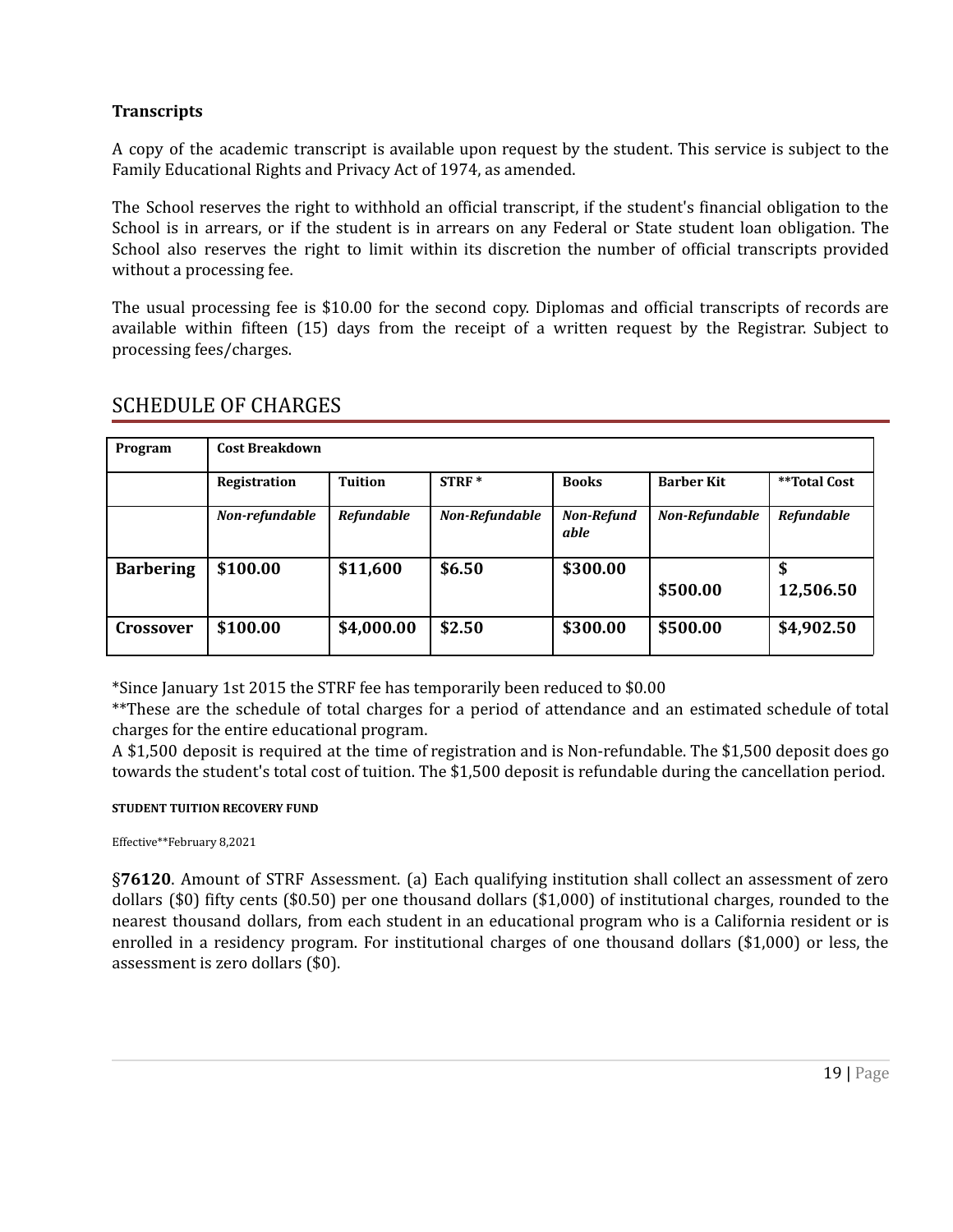#### **Effective on April 1, 2022:**

§76120. Amount of STRF Assessment.(a) Each qualifying institution shall collect an assessment of fifty cents (\$0.50) two dollars and fifty cents (\$2.50) per one thousand dollars (\$1,000) of institutional charges, rounded to the nearest thousand dollars, from each student in an educational program who is a California resident or is enrolled in a residency program. For institutional charges of one thousand dollars (\$1,000) or less, the assessment is zero dollars (\$0).

Note: Authority cited: Sections 94877, 94923 and 94924, Education Code. Reference: Sections 94843, 94911(b), 94923 and 94924, Education Code.

## <span id="page-19-0"></span>Student Tuition Recovery Fund

# **76215. Student Tuition Recovery Fund Disclosures**

(a) A qualifying institution shall include the following statement on both its enrollment agreement and school catalog:

"The State of California established the Student Tuition Recovery Fund (STRF) to relieve or mitigate economic loss suffered by a student in an educational program at a qualifying institution, who is or was a California resident while enrolled, or was enrolled in a residency program, if the student enrolled in the institution, prepaid tuition, and suffered an economic loss. Unless relieved of the obligation to do so, you must pay the state-imposed assessment for the STRF, or it must be paid on your behalf, if you are a student in an educational program, who is a California resident, or are enrolled in a residency program, and prepay all or part of your tuition.

You are not eligible for protection from the STRF and you are not required to pay the STRF assessment, if you are not a California resident, or are not enrolled in a residency program."

(b) In addition to the statement required under subdivision (a) of this section, a qualifying institution shall include the following statement in its school catalog:

"It is important that you keep copies of your enrollment agreement, financial aid documents, receipts, or any other information that documents the amount paid to the school. Questions regarding the STRF

may be directed to the Bureau for Private Postsecondary Education, 2535 Capitol Oaks Drive, Suite 400, Sacramento, CA 95833, (916) 431-6959 or (888) 370-7589.

To be eligible for STRF, you must be a California resident or are enrolled in a residency program, prepaid tuition, paid or deemed to have paid the STRF assessment, and suffered an economic loss as a result of any of the following: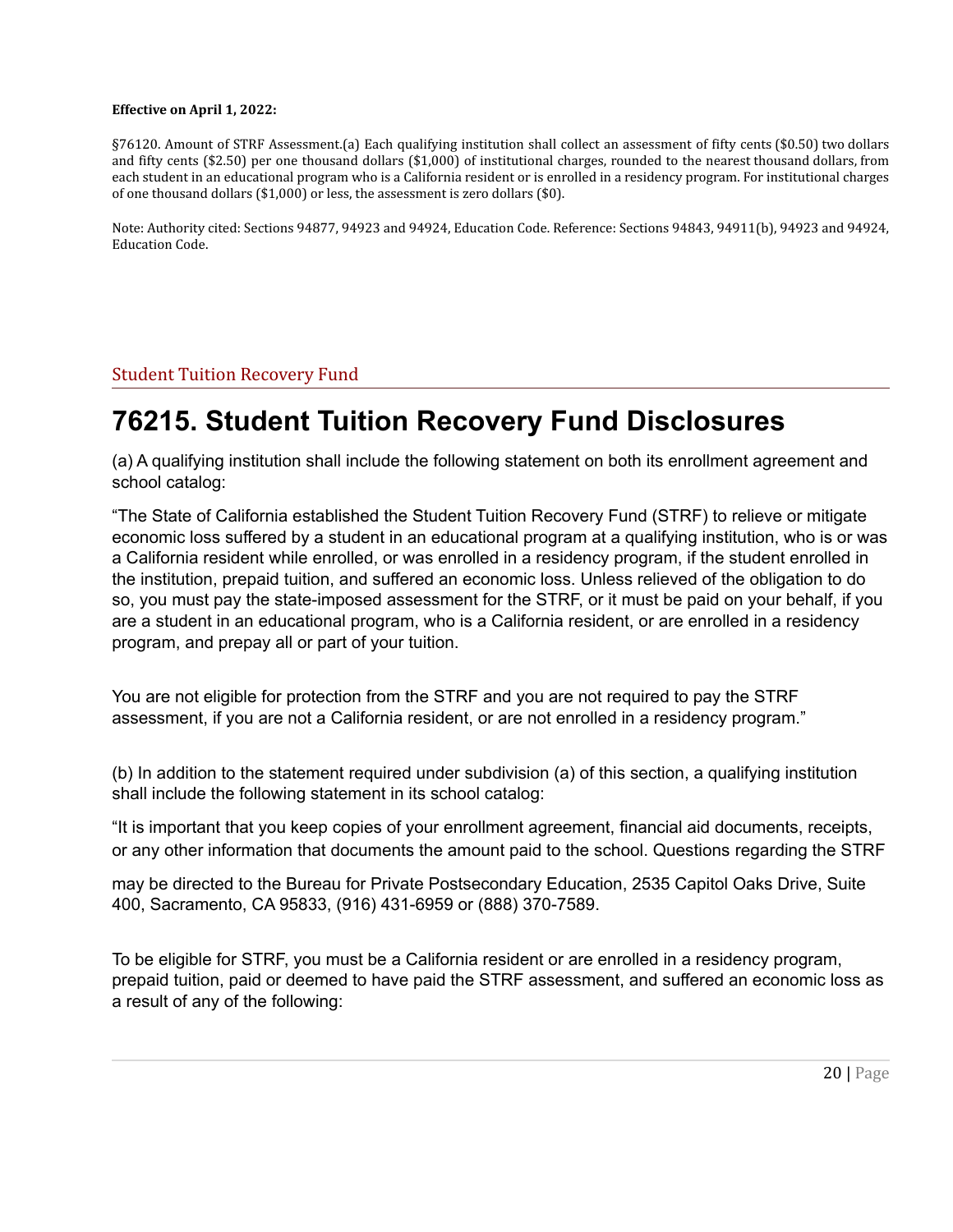1. The institution, a location of the institution, or an educational program offered by the institution was closed or discontinued, and you did not choose to participate in a teach-out plan approved by the Bureau or did not complete a chosen teach-out plan approved by the Bureau.

2. You were enrolled at an institution or a location of the institution within the 120 day period before the closure of the institution or location of the institution, or were enrolled in an educational program within the 120 day period before the program was discontinued.

3. You were enrolled at an institution or a location of the institution more than 120 days before the closure of the institution or location of the institution, in an educational program offered by the institution as to which the Bureau determined there was a significant decline in the quality or value of the program more than 120 days before closure.

4. The institution has been ordered to pay a refund by the Bureau but has failed to do so.

5. The institution has failed to pay or reimburse loan proceeds under a federal student loan program as required by law, or has failed to pay or reimburse proceeds received by the institution in excess of tuition and other costs.

6. You have been awarded restitution, a refund, or other monetary award by an arbitrator or court, based on a violation of this chapter by an institution or representative of an institution, but have been unable to collect the award from the institution.

7. You sought legal counsel that resulted in the cancellation of one or more of your student loans and have an invoice for services rendered and evidence of the cancellation of the student loan or loans.

To qualify for STRF reimbursement, the application must be received within four (4) years from the date of the action or event that made the student eligible for recovery from STRF.

A student whose loan is revived by a loan holder or debt collector after a period of non collection may, at any time, file a written application for recovery from STRF for the debt that would have otherwise been eligible for recovery. If it has been more than four (4) years since the action or event that made the student eligible, the student must have filed a written application for recovery within the original four (4) year period, unless the period has been extended by another act of law.

However, no claim can be paid to any student without a social security number or a taxpayer identification number."

<span id="page-20-0"></span>Note: Authority cited: Sections 94803, 94877 and 94923, Education Code. Reference: Section 94923, 94924 and 94925, Education Code.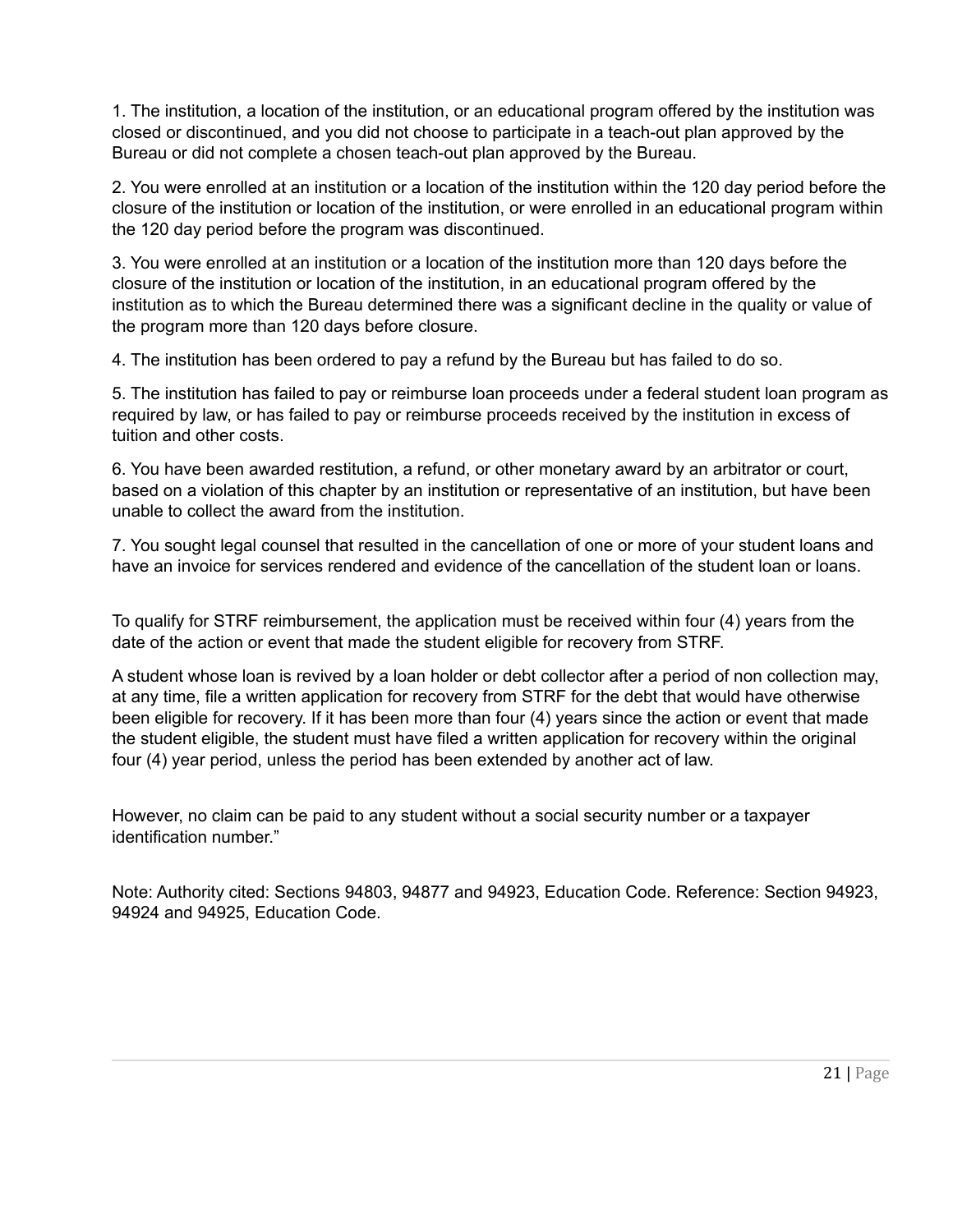## CANCELLATION AND REFUND POLICY

## <span id="page-21-0"></span>Student's Right to Cancel

You have the right to cancel the enrollment agreement, and obtain a refund of charges paid through attendance at the first class session, or the seventh day after enrollment, whichever is later. Cancellation occurs when you give written notice of cancellation at the institution's address. You can do this by mail, in person, by fax. The notice, if mailed, is effective by postmark date. This notice need not take any particular form; it needs only to state that you wish to cancel this agreement. If you cancel this agreement, Cutting Edge Barber Academy will refund any money that you paid, less any deductions for equipment not timely returned in new condition within 45 days after receipt of the notice.

## <span id="page-21-1"></span>Procedure to Cancel

Cancellation occurs when you give written notice of cancellation to the Director of Student Services and Placement at 425 Maze Blvd, Modesto CA 95351 Tel: (209) 715-1045. You can do this by mail, email, in person, by fax. The notice, if mailed, is effective by postmark date. This notice need not take any particular form; it needs only to state that you wish to cancel.

## <span id="page-21-2"></span>Withdrawal from Course

The institutional refund policy for students who have completed 60 percent or less of the course of instruction shall be a pro rata refund. After the end of the cancellation period, you have a right to terminate your studies at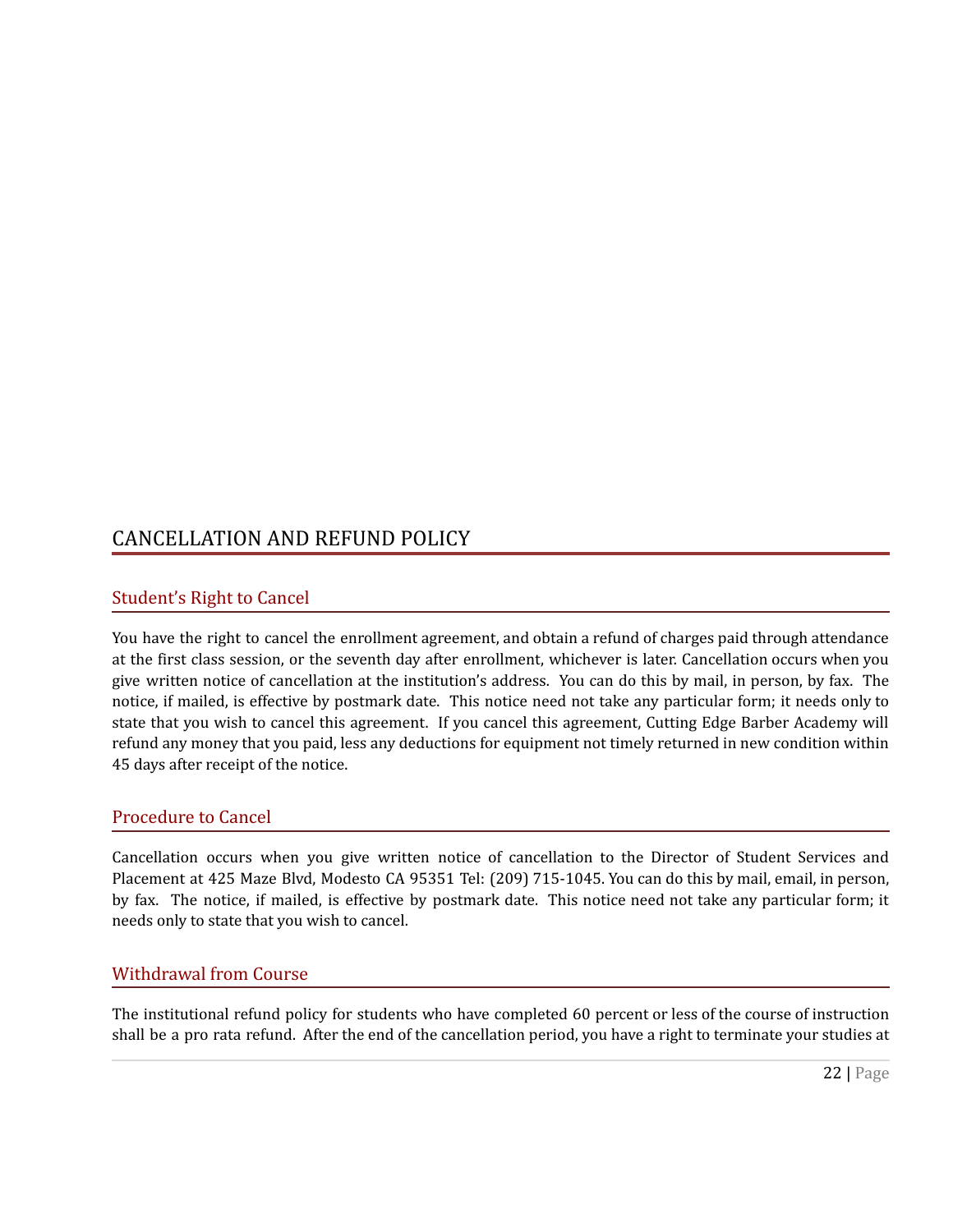this school at any time, and you have the right to receive a refund for the part of the course or program you have paid for and did not receive. You have the right to withdraw from the course of instruction at any time. If you withdraw from the course of instruction after the period allowed for cancellation, the school will remit a refund, less the registration fee and STRF fee within **45 days** following your withdrawal. You are obligated to pay only for educational services rendered and for unreturned books or equipment.

*(A) Deduct the registration fee and the STRF fee from the total tuition charge.*

*(B) Divide this figure by the number of days in the course.*

*(C) The quotient is the daily charge for the course. (\$10.08 an hour)*

*10.08 hr x 8 hrs =\$80.64 per day of Education*

(D) The amount owed by you for purposes of calculating a refund is derived by multiplying the total days Scheduled by the daily *charge for instruction.( Not by attendance)*

(E) The refund would be any amount in excess of the figure derived in (D) that was paid by you.

*(F) The refund amount shall be adjusted for equipment, if applicable.*

*(G) The student will be charged \$80 per day. for any OVERTIME passed enrollment agreement.*

*Example: FT 8hr = 188 Days PT 5hr =300 days PT 2hr = 750 Days FT 7.5 Hr=200 Days PT 4Hr=375 Days*

BARBERING PROGRAM

**1,000** Clock Hour Certificate Program

(Below College Level)

The curriculum for students enrolled in the Barbering program consists of **1,000** clock hours of Practical Operations and Technical Instruction, which will include at a minimum the state mandated subject hours listed in the chart below. Instruction will cover the art and science of barbering from techniques in hair, skin care and shaving to business skills, and health and safety practices. This program of study satisfies the requirements of Section 7316 of the California Barbering and Cosmetology Act.

|    | Subjects                                                                                                                                                                 | Theory Hours | Minimum<br><b>Practical Hours</b> |
|----|--------------------------------------------------------------------------------------------------------------------------------------------------------------------------|--------------|-----------------------------------|
| 1. | Hairdressing - Units of Instruction 1000 Hours                                                                                                                           |              |                                   |
|    | Hairstyling-hair analysis, shampooing finger waving, pin<br>curling, comb outs, straightening, waving curling with hot<br>combs and hot curling irons and blower styling | 25           | 75                                |
|    | Permanent Waving-hair analysis, acid and alkaline permanent<br>waving, chemical straightening including sodium hydroxide<br>and other base solutions                     | -25          | 75                                |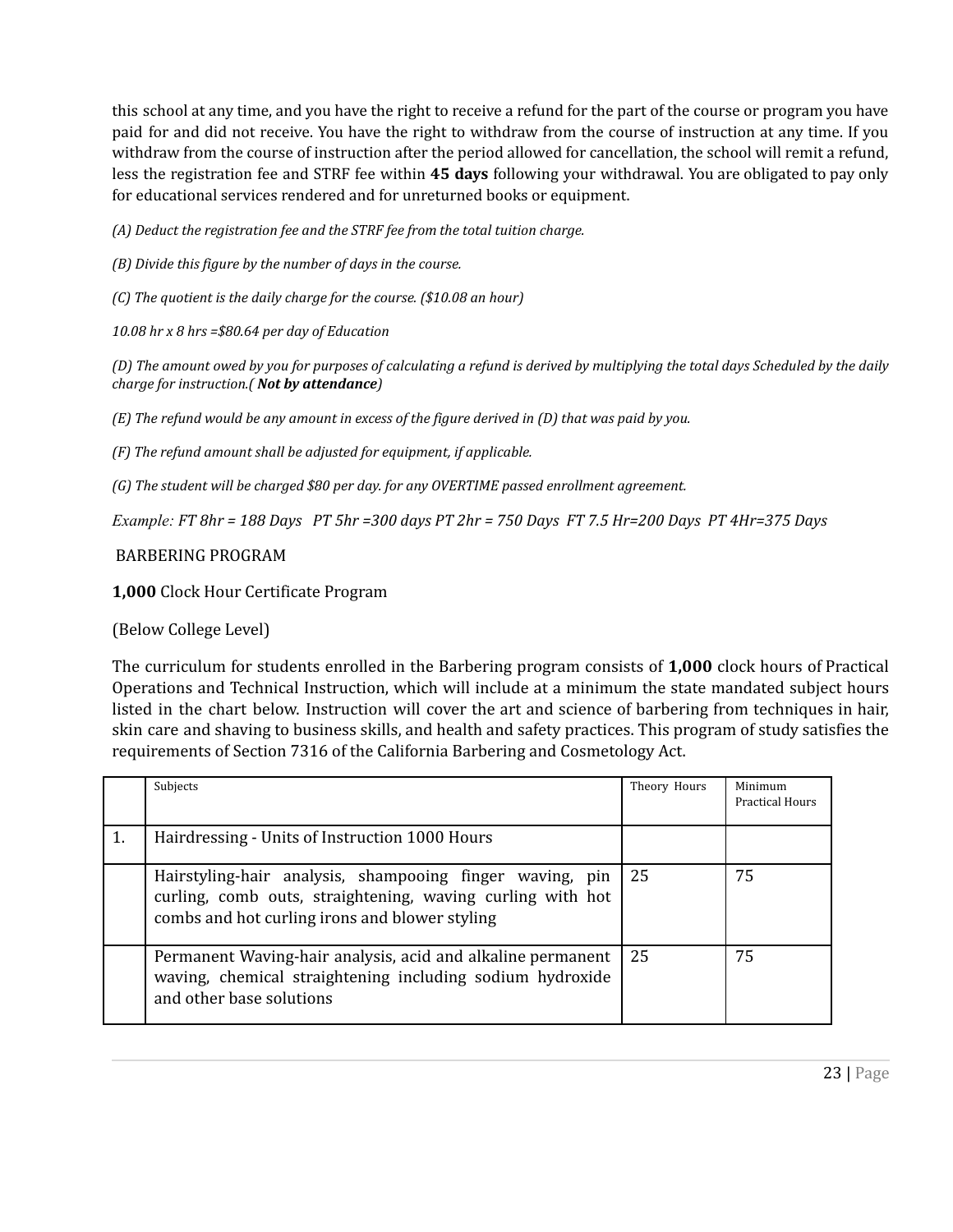|    | Coloring and Bleaching-use of semi-permanent,<br>Hair<br>demi-permanent and temporary color, PD and strand tests,<br>safety precautions, formula mixing, tinting, bleaching, high and<br>low lights and use of dye removers                                                                                                   | 25                                                 | 75                                                 |
|----|-------------------------------------------------------------------------------------------------------------------------------------------------------------------------------------------------------------------------------------------------------------------------------------------------------------------------------|----------------------------------------------------|----------------------------------------------------|
|    | Hair Cutting-use of scissors, razor (shaper), electrical<br>clippers/trimmers and thinning (tapering) shears for wet and<br>dry cutting                                                                                                                                                                                       | 25                                                 | 250                                                |
| 2. | Shaving - Units of Instruction 120 Hours                                                                                                                                                                                                                                                                                      |                                                    |                                                    |
|    | Preparation and performance-preparing hair for shaving,<br>assessing the condition of the clients' skin, performing shaving<br>techniques, applying aftershave antiseptic following facial<br>services, massaging the clients face, rolling cream massages                                                                    | 25                                                 | 170                                                |
| 3. | Health & Safety - Units of Instruction 200 Hours                                                                                                                                                                                                                                                                              |                                                    |                                                    |
|    | Law & Regulations-BBC Act and BBC rules and regulations                                                                                                                                                                                                                                                                       | 65                                                 |                                                    |
|    | Health & Safety Considerations -training in chemicals and<br>health in establishments, material safety data sheets,<br>protection from hazardous chemicals and preventing chemical<br>injuries, health and safety laws and agencies, bacteriology and<br>preventing communicable diseases including HIV/AIDS and<br>Hepatitis | 25                                                 |                                                    |
|    | Disinfection & Sanitation-proper procedures to protect the<br>health and safety of the consumer as well as the technician,<br>proper disinfection procedures for equipment used in<br>establishments                                                                                                                          | 100                                                |                                                    |
|    | Anatomy & Physiology-human anatomy, human physiology                                                                                                                                                                                                                                                                          | 20                                                 |                                                    |
| 4. | Communication Skills & Career Development-Includes<br>professional ethics, effective communication and human<br>relations, salesmanship, client record keeping, decorum, basic<br>tax information relating to booth renters, independent<br>contractors, employees and employers, licensing requirements<br>and regulations.  | Taught<br>throughout<br>the<br>program of<br>study | 20                                                 |
| 5. | Method-Advanced techniques in haircutting, hairstyling, hair<br>coloring, texturizing, facials and guest service                                                                                                                                                                                                              | Taught<br>throughout<br>the<br>program of<br>study | Taught<br>throughout<br>the<br>program of<br>study |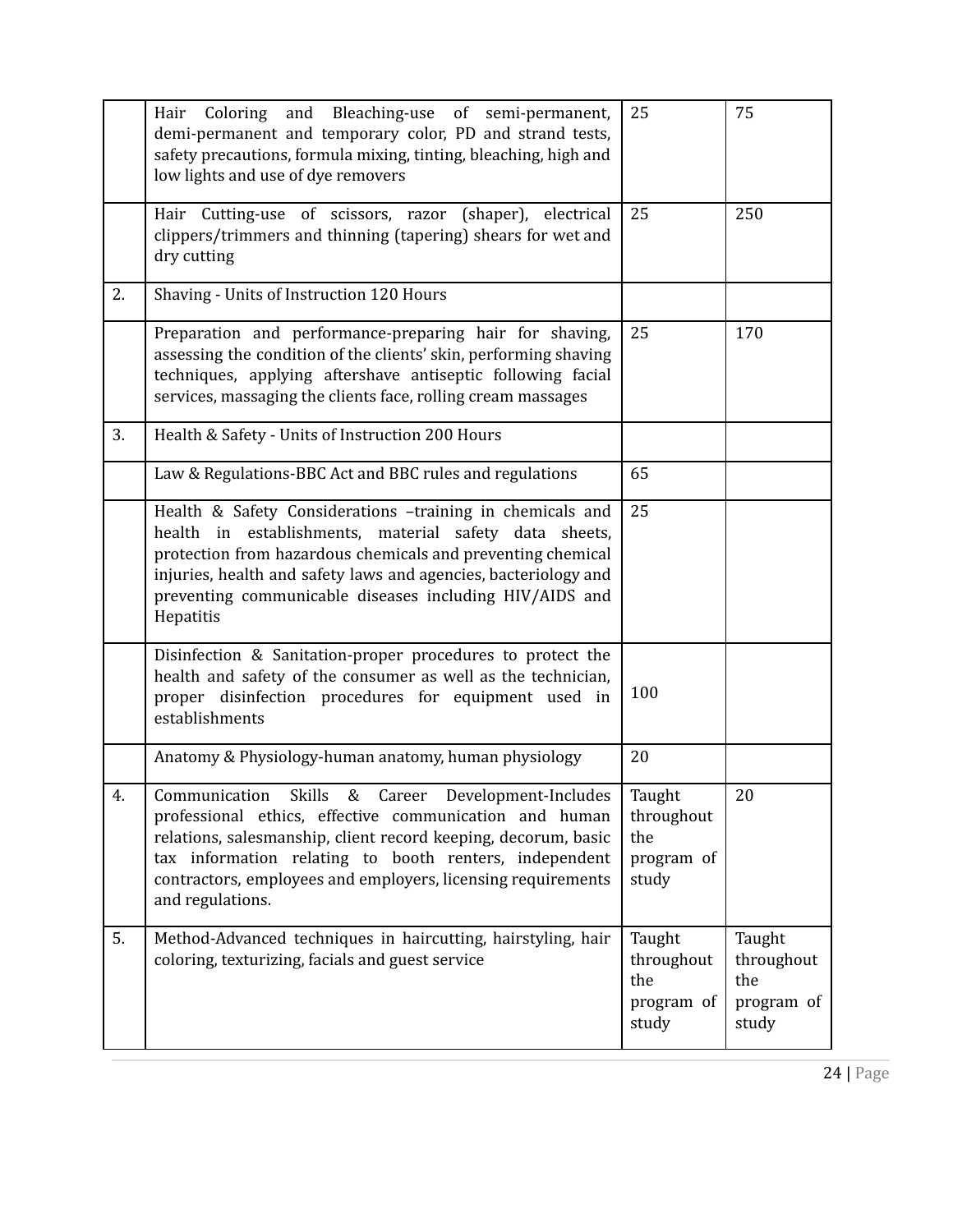Class Schedule 1,000 Clock Hours for 40 Weeks at 40 Clock hours from Tuesday to Saturday for 8 hours a day from 8:30 am – 5:00 pm. Including 2- 15 minute breaks and 1- 30 minute lunch break. A course hour is 50 minutes of instruction during a 60 minute period. Night class 3-8 with 1, 15 min break. Monday through Friday.

| Morning                   | 8:30           | $-10:00$        | Class                     |
|---------------------------|----------------|-----------------|---------------------------|
|                           |                | $10:00 - 10:15$ | <b>Break</b>              |
|                           |                | $10:15 - 12:00$ | Class                     |
| Afternoon                 |                | $12:00 - 12:30$ | Lunch Break               |
|                           | $12:30 - 1:00$ |                 | Lunch Break $(2nd class)$ |
|                           | $1:00 - 3:00$  |                 | Class                     |
|                           | $3:00 - 3:15$  |                 | <b>Break</b>              |
|                           | 3:15           | $-5:00$         | Class                     |
|                           |                |                 |                           |
| Night Class $3:00 - 5:15$ |                |                 | Class                     |
|                           | $5:15 - 5:30$  |                 | <b>Break</b>              |
|                           | $5:30 - 8:00$  |                 | Class                     |

## **Saturday**

Optional Hours\* Please note Theory days are mandatory due to state requirements and hours. If you are not in theory you are not allowed to give yourself credit for a class not attended and any homework will be due the following week.

## **Staff**

Gurpinder Sanghera Chief Executive Officer Gurpinder Sanghera Chief Academic Officer Gurpinder Sanghera Chief Operating Officer Gurpinder Sanghrea **Director of Student Services and Placement**